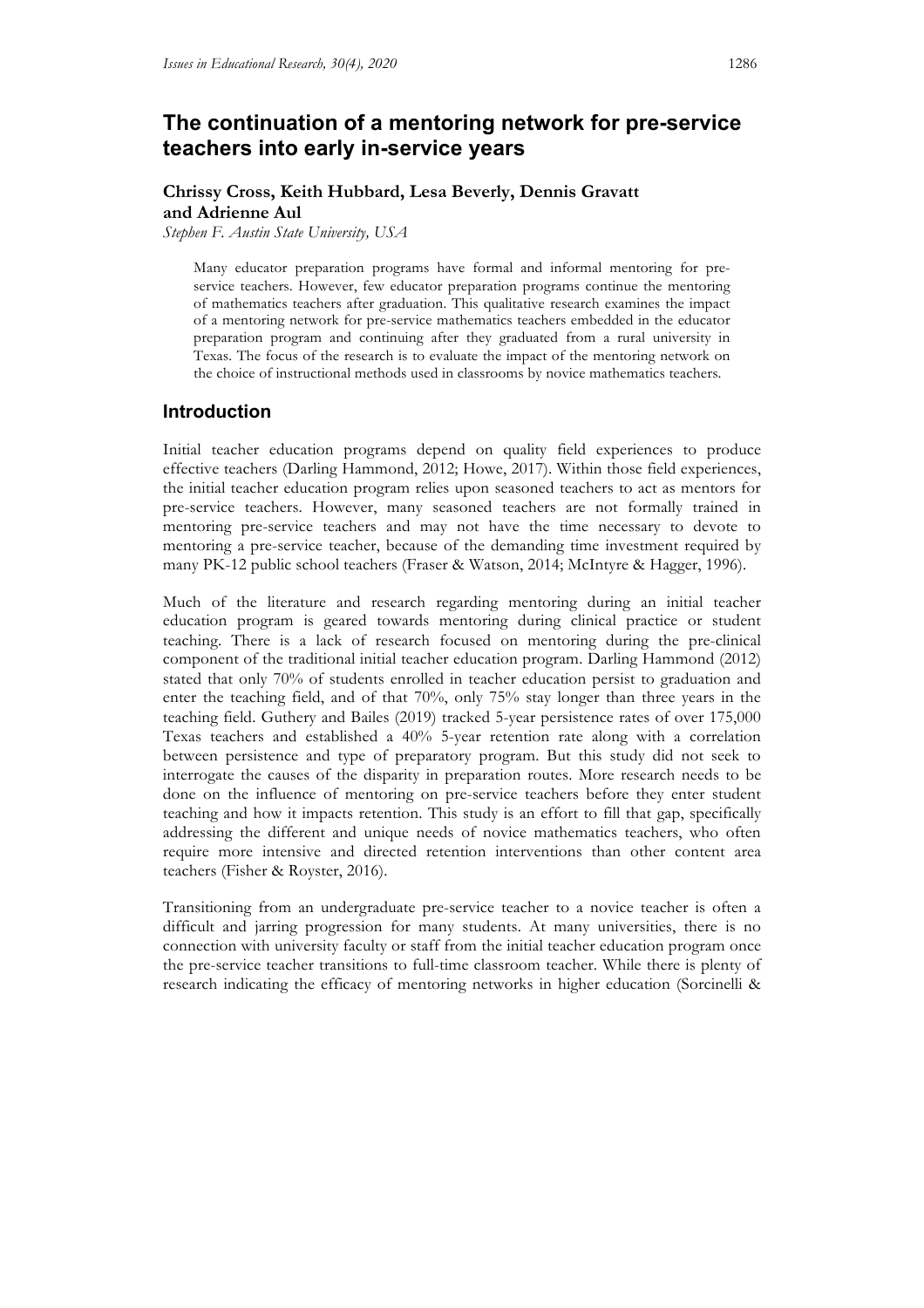Yun, 2007; Paula & Grinfeld, 2018; Wilhelm, Woods, del Rosal, & Wu, 2020), and for novice teachers (Ingersoll & Strong, 2011), there is little research about designing mentoring networks for undergraduate pre-service mathematics teachers before their semester of student teaching and connecting the mentoring experience through student teaching and through the first few years of teaching.

The university where this research was conducted is located in a rural area of the southern United States. As a regional comprehensive university, it has a traditional university-based initial teacher education program in which each course requires a field experience component, concluding in a capstone clinical teaching course which requires the preservice teachers (PST) to observe and then teach in a public-school classroom for fifteen weeks, under the direct supervision of a certified teacher in their teaching field. In each of these field-based experiences, the PST has a mentor teacher in the public school. While these individuals do have some mentoring training, they may not be certified in the content area of the teacher they are observing. There is no formal faculty mentoring component within the program design of the initial teacher education program. For many PSTs who go through the initial teacher education program, the temporary mentoring of classroom teachers is the only mentoring they receive during their undergraduate preservice teacher experience. Feedback from mathematics PSTs about the lack of direct mentoring was developmental in the design of this research.

This university conducted the *Noyce Scholarship* program, in which participating PSTs were provided with a mentoring network to assist them in their maths and education undergraduate classes, clinical experiences, student teaching, and after graduation, for up to four years in the classroom as a novice mathematics teacher. This grant scholarship and mentoring program was funded by the National Science Foundation (NSF 1136416) and sponsored through the Robert Noyce Scholarship initiative. The aim of the Noyce Scholarship program is to attract future science, technology, engineering, and maths (STEM) teachers through scholarships, allow them to experience secondary teaching through early and intense field experiences, and provide mentoring to encourage persistence and retention (Hubbard, Embry-Jenlink & Beverly, 2015).

This research examines the choice of instructional methods by two groups of novice high school mathematics teachers, one that experienced a supplemental mentoring network as a part of the Noyce scholarship program, and one that experienced the informal mentoring of the traditional initial teacher education program. The research question is:

How does mentoring during educator preparation and beyond graduation influence the novice mathematics teacher's choice of instructional methods in the classroom?

### **Theoretical framework**

Dewey posited that students construct their own knowledge through experiential learning (Dewey, 1938). Soon after, Piaget (1972) theorised,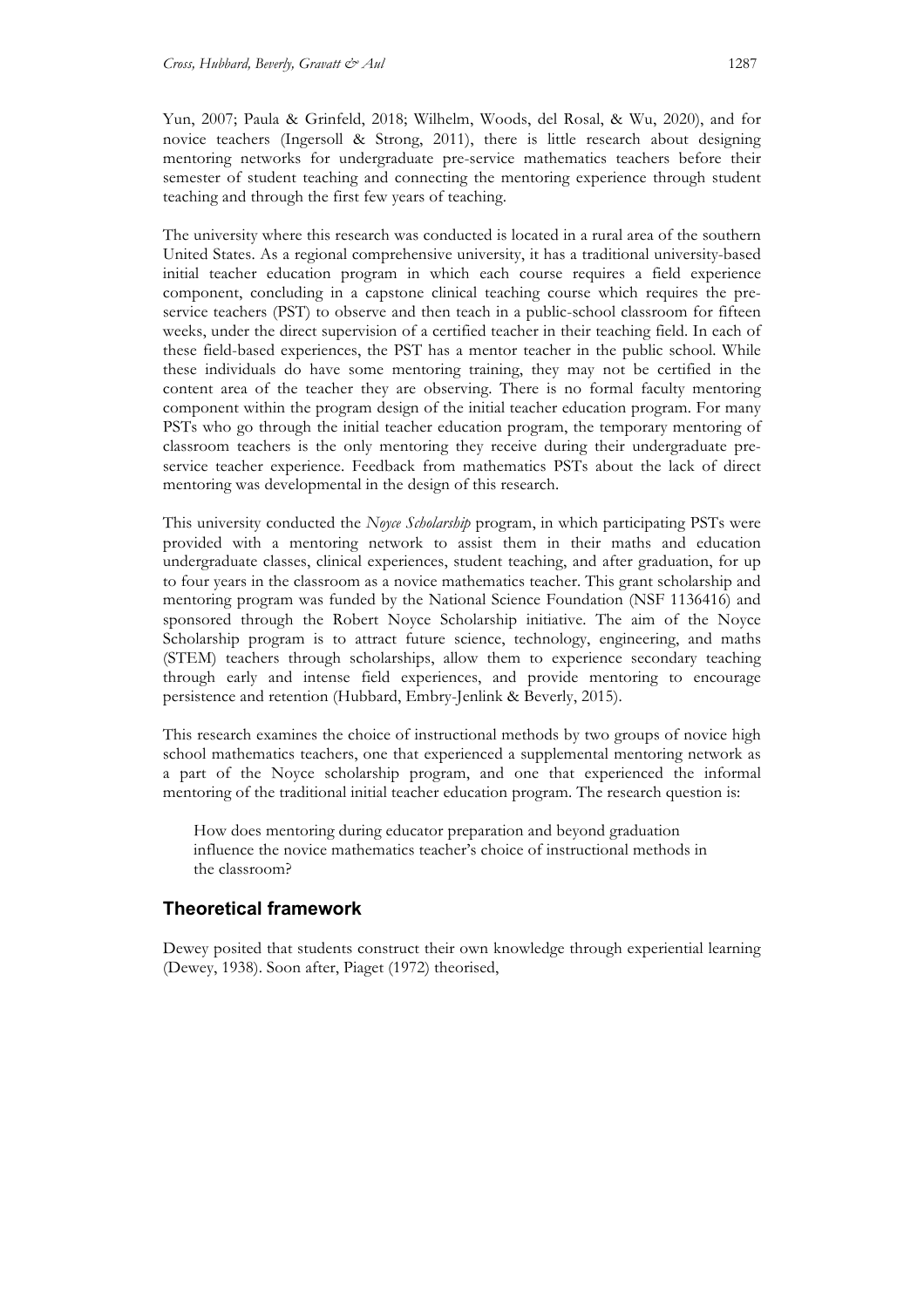... to understand is to discover, or reconstruct by rediscovery, and such conditions must be complied with if in the future individuals are to be formed who are capable of production and creativity and not simply repetition (p. 20).

In the cases of pre-service maths teachers transitioning from pre-service to novice teachers, they must reconstruct their mathematics content knowledge from their undergraduate maths classes in a completely different framework integrated into their choice of instructional methods used in their classroom. "Mathematics is an inherently social activity" stated Schoenfeld (p. 335, 1992). A pre-service teacher must synthesise the college maths experience (which is often an individualised focus) into a mathematics social activity as instructional methods for their students. In the case of mathematics teachers, the ability to reconstruct their mathematics knowledge from their undergraduate studies in a completely different framework for their own classroom instructional methods, is a drastic shift in their paradigm of thought, requiring social support, according to Vygotsky's theories of social learning (Kolb & Kolb, 2012).

There is great complexity in this paradigm shift, as a pre-service teacher moves from being the problem solver as a student in a mathematics classroom, to a teacher who is a creator of problems to solve for their own increasingly diverse students. This drastic shift requires social support from teachers, mentors, and advocates, as the social support system needed to help construct an environment where the pre-service teacher has an opportunity to individually struggle to adapt to the new role while learning from their social support system (Kolb & Kolb, 2012). This research is framed in the recognition of the individual cognitive transition from pre-service teacher to novice teacher, while recognising the importance of developing epistemology with a novice teachers mentoring network, such as the Noyce mentoring network (NMN).

### **Literature review**

### **What is mentoring?**

A mentor is a person who takes an interest in you or counsels you because they have either volunteered or been assigned that role within an organisation (Hewlett, 2013; Ambrosetti, 2012). According to Ingersoll and Smith (2004),

The overall objective of teacher mentoring programs is to provide newcomers with a local guide, but the particulars in regard to character and content of these programs themselves widely vary (p.30).

In education research, there is great variety of types of mentoring pre-service and novice teachers receive, both during their initial teacher education program and after graduation (Cullingford, 2017; Mahlangu, 2018).

### **Sponsorship and mentoring**

While most mentoring provided for pre-service and novice teachers follows a traditional definition of mentoring, there is a movement in higher education that includes mentoring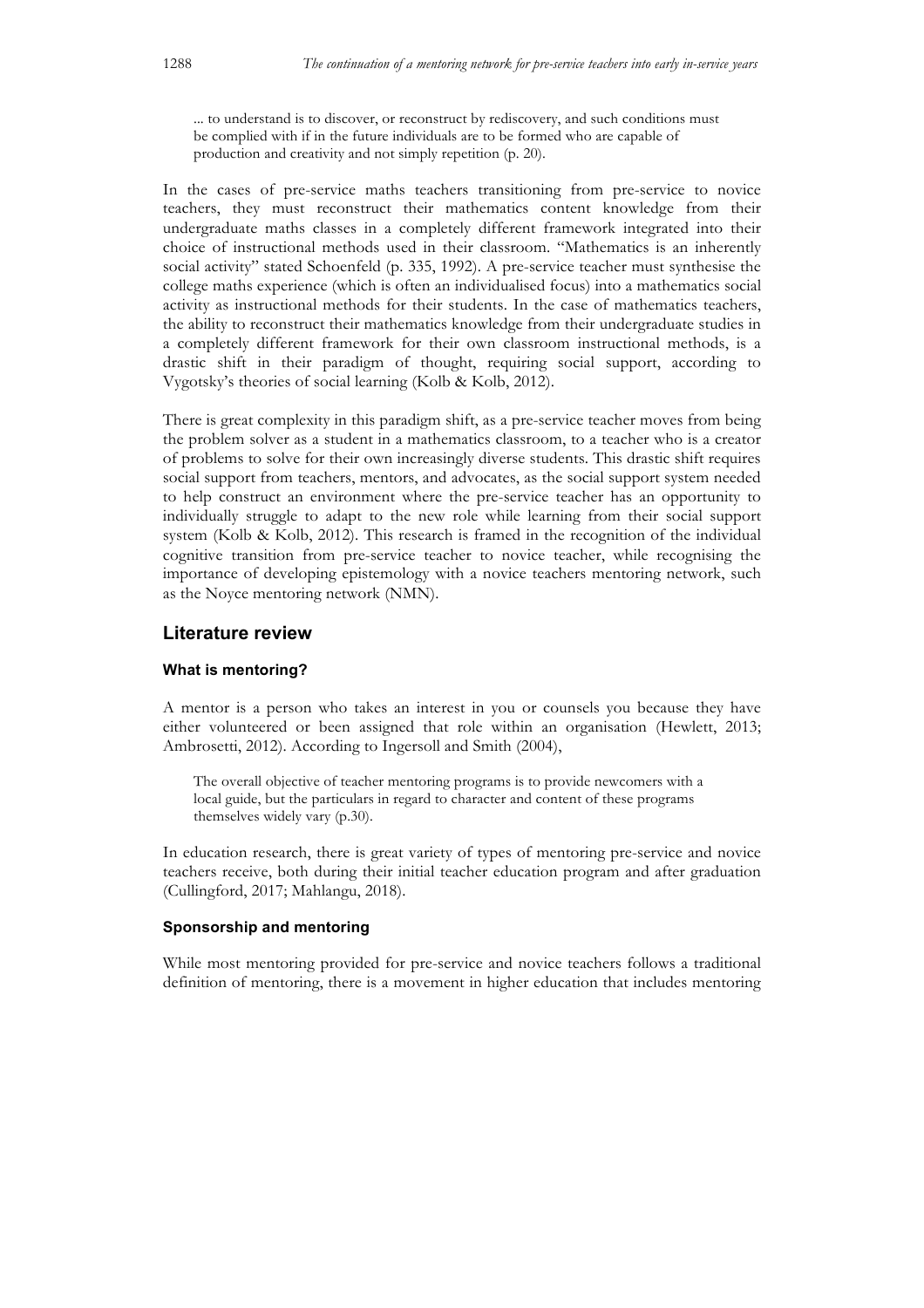and sponsorship (Lewis & Olshansky, 2016). The concept of mentoring and sponsorship is important to this study because of the variety of the functions and roles of mentoring experienced by the participants in the Noyce Scholarship grant. Hargreaves and Fullan (2000) stated, "In any complex occupation, new entrants need someone who can "show them the ropes," develop their competence and understanding, and help them fit in" (p. 52). Within the Noyce program, faculty take on the role of the sponsors, while an experienced teacher takes on the role of a mentor. The roles of sponsors and mentors intertwine and overlap within the NMN. A complete design of the NMN is located in Appendix 1.

Mentoring networks also play significant roles in professional socialisation of novice teachers (Paula & Grinfelde, 2018), helping novice teachers to cope with challenging workplace experiences (Caspersen & Raaen, 2014), and combatting the feelings of isolation so commonly experienced by novice teachers (Buchanan, Prescott, Schuck, Aubusson, Burke & Louviere, 2013).

### **Mentoring for novice teachers**

Research findings indicate that mentoring for novice teachers is an integral part of novice teacher's choice to stay in the teaching field. In a meta-analysis of 15 empirical studies on mentoring programs and beginning teachers, Ingersoll and Strong (2011) found that mentoring programs had a significant positive impact on beginning teachers in satisfaction, commitment and retention. In addition, Joiner and Edwards (2008) stated that a mentoring program improved the retention rate of teachers in challenging educational environments. Ingersoll and Smith (2004) posited effective induction incorporates a supporting collaborative group for planning and other activities, as well as a formal mentor from the same teaching field. National and State Teachers of the Year were surveyed and they responded that they highly valued the mentoring as part of their novice teaching experience (Behrstock-Sherratt, Basett, Olson & Jacques, 2014). Behrstock-Sherratt et al. (2014) stated, "68 percent of the 55 percent of survey respondents who had an assigned or informal mentor ranking it among their top three supports." (p.14) Research findings such as these clearly indicate that the success and retention of novice teacher is highly dependent on mentoring and has informed the design of the NMN.

Lofthouse (2018) recommended that mentoring begin within the initial teacher certification program as faculty and administrators develop mentoring policies and structures within the program, which allows faculty and students to learn together about mentoring as a collaborative professional development. She posited, "Mentors need to act in many capacities towards their student teachers" (Lofthouse, 2018, p. 15), thus indicating that mentoring needs to be flexible and fit the needs of the individual students who are becoming novice teachers.

### **Mentoring and retention of STEM teachers**

Sithole, Chiyaka, McCarthy, Mupinga, Bucklein and Kibridge stated that "high attrition, low motivation, and low entrant numbers are big challenges for STEM education growth"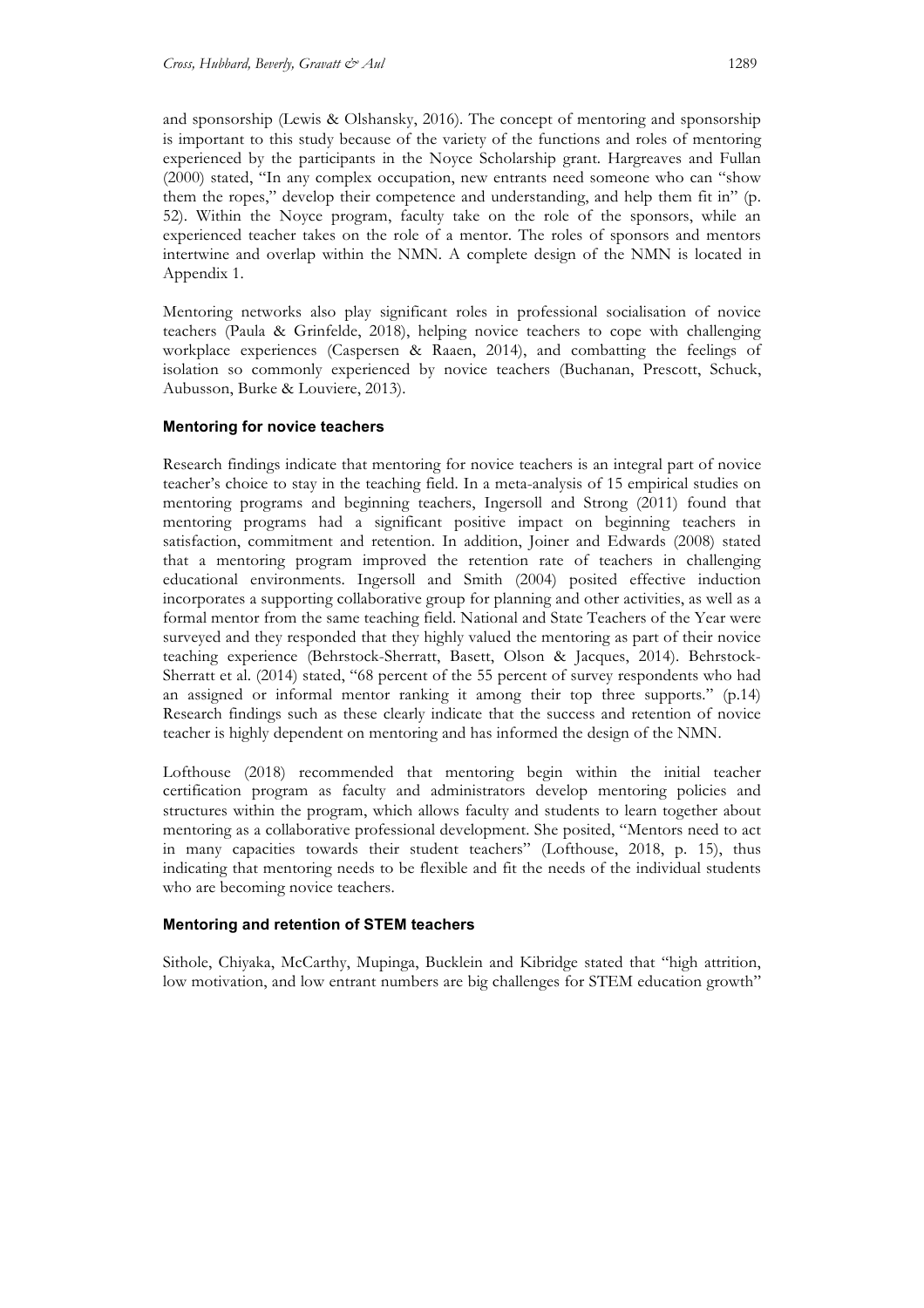(p. 48, 2017). To ensure pre-service teachers succeed in their STEM careers, Sithole et al. (2017) recommended that STEM pre-service teachers be provided with institutional support consisting of peer mentoring experience and increased faculty connections. Fisher and Royster (2016) and Kilpatrick and Fraser (2019) stated that novice teachers of mathematics often are subjected to an increased level of stress and pressure in their novice years of teaching. They discovered that many schools had no official plan for retention of mathematics teachers. This is all the more startling when coupled with research showing in consequence of one teacher's departure schools make an average of 3.8 personnel swaps (Atteberry, Loeb & Wyckoff, 2017), extending the consequences of each departure.

In addition, Fisher and Royster (2016) stated that mathematics teachers often needed more specialised professional development and support from peers for them to choose to continue their career. These recommendations are similar to the design and implementation of the NMN provided to the pre-service mathematics teachers who were participants in this study.

### **Noyce Scholarship participants mentoring network**

While all eight of the participants of this study went to the same University and went through the same initial teacher education program, only four of the participants were involved in the University's Noyce scholarship program. The design and implementation of this program and its mentoring network are important to this study and help the reader create context for the findings and implications of this research.

Each Noyce scholarship program participant experienced a complex and dynamic mentoring network consisting of multiple individuals responsible for specific duties/ experiences related to each participant within and beyond their undergraduate experience (Appendix 1). Within this study, there are two identified roles of individuals within the NMN that can be classified as either a mentor or a sponsor; neither of these roles is exclusive and there are often times where the roles and responsibilities overlap. Hewlett (2013) stated that mentors take time to listen, give advice, provide feedback on skills, and share their experience and wisdom with the mentee. Mentors traditionally expect very little in return for their investment. This is more aligned with the traditional definition of mentoring that takes place for pre-service and novice teachers (Ambrosetti, Knight, Dekkers, 2014). Hewlett (2013) defined sponsors as senior leaders who routinely advocate for the protégés they are sponsoring, provide opportunities for protégés, promote their visibility to higher ranking personnel, provide honest and critical feedback on skill development, and provide opportunity for protégés to expand what they can do as professionals. Sponsors see their investment of time and energy into protégés as an investment in their own professional development and expect a great deal from their protégés in return for their investment. When a PST becomes a Noyce scholar, they are surrounded by individuals who take on the roles of mentors (experienced STEM teachers) and sponsors (content area and education faculty); this creates the NMN that is implemented at the University where this research took place.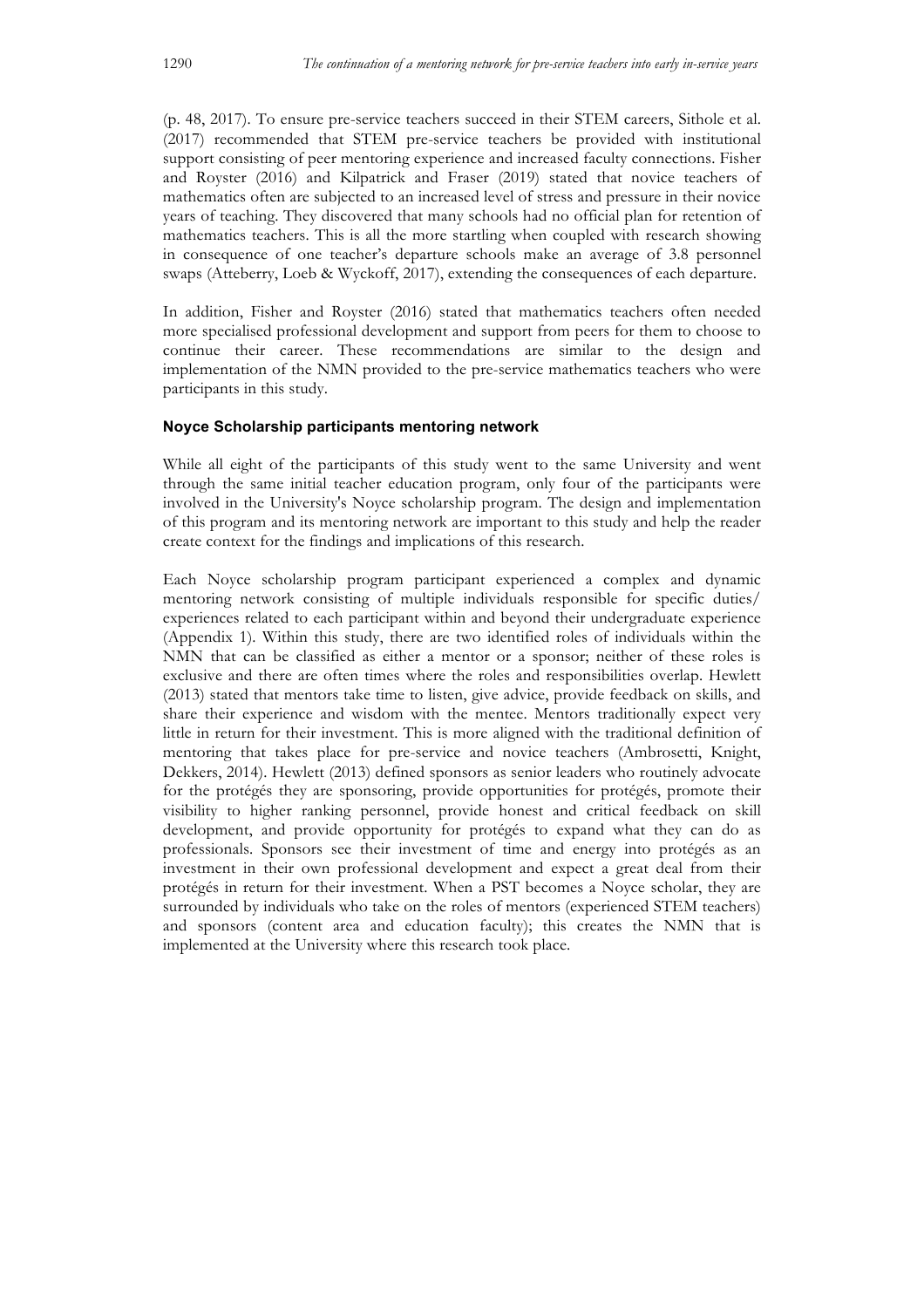Three types of mentoring are evident in the NMN, traditional formal mentoring by an experienced STEM teacher, sponsorship by STEM and education faculty (Hewlett, 2013), and intra-cohort peer mentoring. The participants are provided with an experienced STEM teacher as a mentor (Ingersoll & Strong, 2004). This individual begins his or her relationship with the participants as undergraduates, designing bi-weekly meetings for Noyce scholars to practise researched-based mathematics instructional strategies. During the transitional student teaching semester, the Noyce mentor STEM teacher also serves as a field experience supervisor for the Noyce participants, visiting and watching them teach, at least six times during the fifteen weeks student teaching placement semester. After Noyce participants graduate, the mentor teacher then routinely visits their classrooms to provide feedback and ideas on their classroom instruction and management.

Participants in the Noyce scholarship grant are also connected with faculty sponsors. Each PST has a faculty sponsor in the STEM department and a faculty sponsor in the Education department. These faculty sponsors are also the co-PI's and project directors for the Noyce grant, so they are the recruiters, organisers and information keepers for the grant. The faculty sponsors in the STEM department advocate for that PST within the department and college. They also connect those PSTs with professors and tutors if necessary, to make sure the PST has academic support in their STEM classes. The education faculty sponsor also advocates for the Noyce participant within the department and in the college of education, specifically assisting as needed with the navigation of the complex teacher certification process. These faculty sponsors have roles distinctly different from the mentor teacher's role that is much more focused on making sure the PST succeeds in field experiences, while the faculty sponsors focus on PST success within the undergraduate coursework and initial teacher education program. The mentor teacher and faculty sponsors both make deliberate efforts to have a positive and supportive academic and socio-emotional relationship with the Noyce participants.

Finally, the Noyce participants have a relationship with their cohort of peers who entered the Noyce grant at the same time. They interact with each other consistently because they are involved in activities with each other bi-weekly, during their classes, and at the beginning and end of the semester. They often meet together outside of these formal events for study sessions. After they graduate and obtain teaching jobs, they participate in bi-annual professional development activities; they also informally and regularly communicate and support each other's teaching careers.

# **Methodology**

The study took place in several different schools, with very different teachers, who have experienced similar and different education experiences in a common educator preparation program. Therefore qualitative research methods were chosen to best investigate the research question, because of its naturalistic setting, and the complexity of the particular experiences of the participants (Erlandson, Harris, Skipper, Allen, 1993; Lincoln & Guba, 1985). Denzin and Lincoln (1984) stated, "Qualitative research is multimethod in focus, involving an interpretive naturalistic, approach to its subject matter" and "Qualitative research involves the studied use and collection of a variety of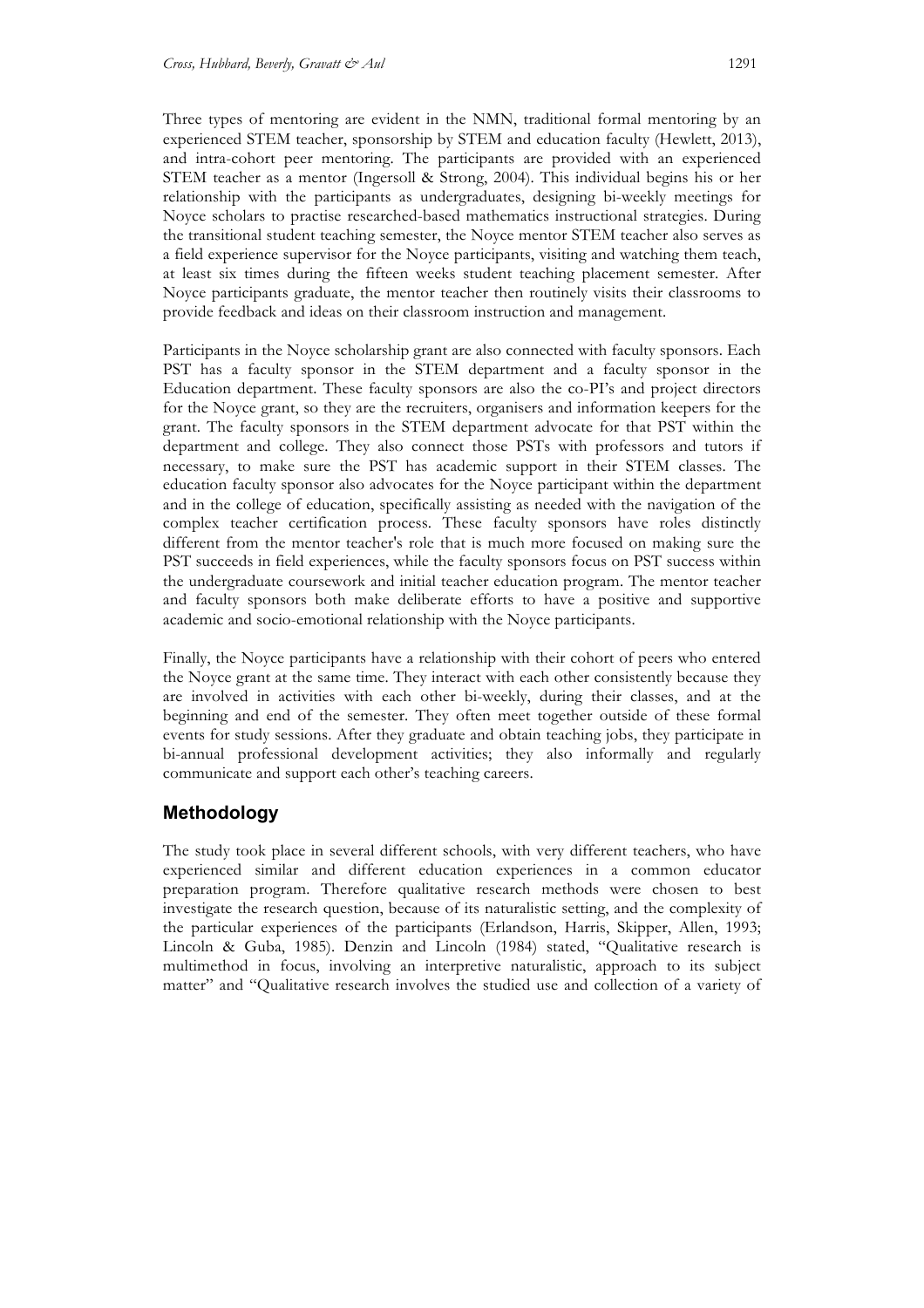empirical materials — case study, personal experience, introspective, life story, interview, observation, historical, interactional and visual texts – that describe routine and problematic moments and meanings in individuals' lives." (p. 2). Qualitative research design fits the nature of our research question, and our data collection methods, and gives the appropriate respect to the individuals who are the participants within our study.

For this study, a qualitative, particularistic, multisite case study method was chosen as the research design. Merriam (2009) defined particularistic case study,

Particularistic means that case studies focus on a particular situation, event, program, or phenomenon. The case itself is important for what is reveals about the phenomenon and for what is might represent (p.43).

The "particular situation" referred to by Merriam is the NMN experienced by four of the eight participants. This research methodology was specifically chosen to examine the influence of that "particular situation" upon classroom teacher's choice of instructional methods. This also fits with Bromley's (1986) description of performing a case study,

... get as close to the subject of interest as they possibly can, partly by means of direct observation in natural settings, partly by their access to subjective factors (thoughts, feelings, and desires) (p. 23).

Within the research design and analysis, a phenomenological lens was utilised by the researchers to design data collection and complete the data analysis.

The empirical phenomenological approach involves a return to experience in order to obtain comprehensive descriptions that provide the basis for a reflective structural analysis that portrays the essences of the experience. (Moustakas, 1994, p. 13)

Concerted effort was made within the method design to allow participants to connect choices of instruction with previous experiences within the initial teacher education program and beyond, to ensure the researchers the ability to describe the "essences of experiences" (Moustakas, 1994, p. 13) of the participants.

A review of literature on the design of mentoring research yielded guidelines that state the research design must be based on context of the mentoring network (Janssen, Vuuren & Jong, 2016), must include how the mentoring impacts the career and psychosocial development of the mentee (Kram, 1985), and should also include control/comparison groups, multiple research sites, specify key operational features of mentoring networks, and assessment of social validity through the use of participant perceptions (Gershenfeld, 2012). This study meets all of those recommendations.

### **Participants**

The participants of this study included eight novice mathematics teachers, in their first to third years of teaching, who were currently teaching high school mathematics. Four male teachers and four female teachers aged between 21 and 27 years participated. Each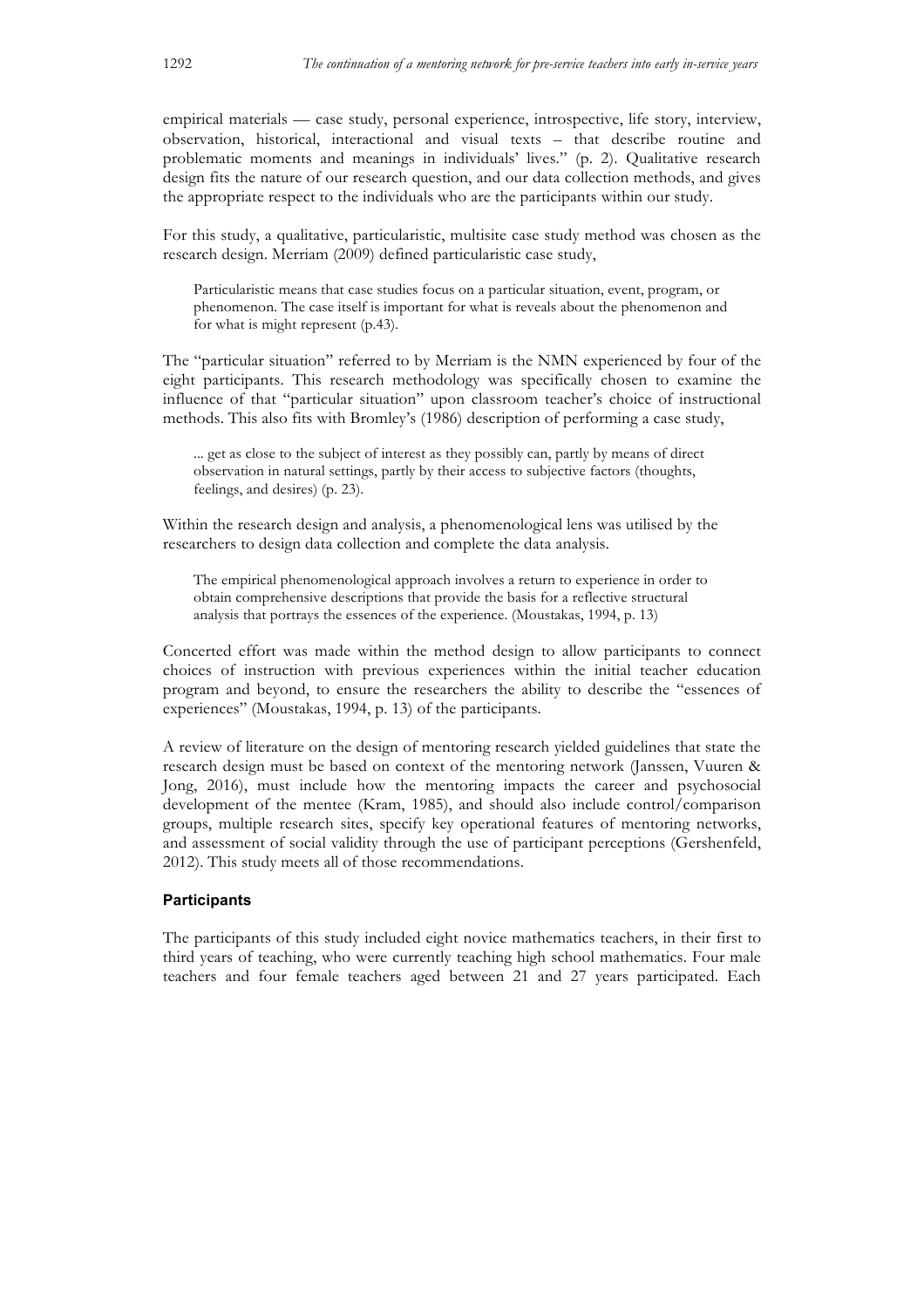participant had earned a bachelors degree in mathematics with a Texas secondary teaching certification through the same rural state university in Texas, Stephen F. Austin State University. All participants graduated within the last four years, with four having participated in the Noyce Scholarship program at the university, and four having graduated in the traditional program.

Contacting potential participants was facilitated by faculty members and mentors of the NSF Noyce Scholarship initiative observed in this study. Participants were given the opportunity to volunteer after being contacted by email. No compensation was given for volunteering to participate in the study, institutional review board (IRB) approval was obtained through the University sponsoring the study to ensure the privacy and rights of the human subjects. Participants were given pseudonyms to protect their identity.

### **Setting**

The setting of this study was six different rural high schools within a 70-mile radius of the graduating institution. The enrolment of the high schools ranged from very small, less than 105 students, to very large, 1060-2099 students. The variation in school sizes was considered in the data analysis, as were the rural or urban characteristics of the schools.

### **Educational experience during initial teacher education**

Each participant experienced the same educator preparation program at the University. In addition to a full degree in mathematics, the educator preparation program comprised 24 total hours of teacher preparation courses, including a capstone clinical teaching component, where the pre-service teacher spends the entire school day for 15 weeks in a public-school classroom. Four of the participants (Daniel, Sophia, Luke and Emma) took part in in the Noyce scholarship program for preservice STEM teachers while they were undergraduates, and the other four participants (Amelia, Lucy, Owen, William) were enrolled only in the traditional initial teacher education program. The Noyce Mentoring Network (NMN) is compared to the traditional initial teacher education mentoring structure in Appendix 1.

### **Data sources**

Data sources for each participant included a semi-structured interview, a Likert scale survey, in class observations and debriefings, and a follow up email survey. Cresswell (2007) and Merriam (2009) stated that data sources should allow the participants a voice in describing their particular experiences; the value and authenticity of each of the participant's voice was captured through these data sources. The interviews specifically questioned the participants about the influence of mentoring (both during educator preparation and after graduation) on choice and implementation of instructional methods. The interview questions addressed the participants' views and beliefs about how their teacher preparation program and/or supplementary mentoring influenced their choice and implementation of instructional methods. The Likert scale survey specifically allowed each of the participants to consider an empirical level of agreement with specific statements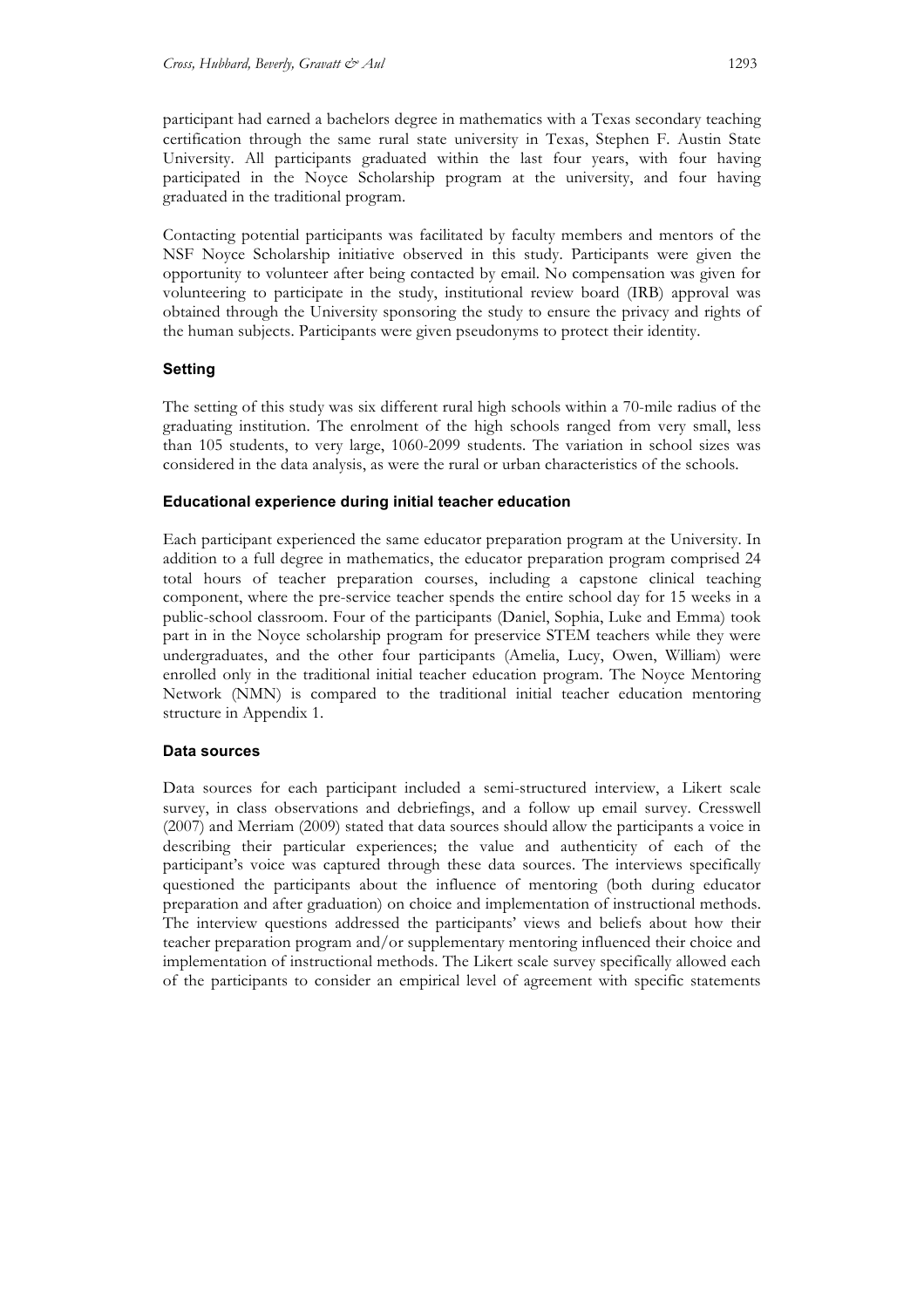related to the choices of instructional methods. According to Yin (2003), qualitative case study data can be triangulated with empirical surveys. The in-class observations allowed the researcher as a participant observer (Spradley, 1980) to observe the participant's implementation of instructional methods. After each observation, the researcher debriefed with the participant. The debriefing sessions also served as a data source. A follow up email questionnaire, also used as a data source, was sent to each of the participants to allow an opportunity to share any newly remembered ideas or experiences influencing their choice of instructional methods that they would like to voice.

### **Data collection**

The participant teacher interview, semi-structured in nature (Merriam 2009) was conducted with the teacher before the observation. Pre-observation interview and survey questions were designed using several sources (Creswell, 2007; Merriam, 2009; Patton, 2002; Walkington & Marder, 2013) and incorporated several types of questions, such as questions about experience, opinions, beliefs, feelings, knowledge and background, to collect meaningful data. Prior to the observation portion of the research, each participant met individually with the researcher to complete the written survey and interview. Each participant was interviewed during their conference period for approximately 20 minutes then completed a written Likert scale survey designed by the researcher. Interviews with the participants were audio recorded and transcribed.

The classroom observation was based upon a modification of the *Classroom Observation Protocol for Undergraduate STEM* (COPUS) (Smith, Jones, Gilbert & Wieman, 2013) and the *UTeach Observation Protocol* (Walkington & Marder, 2013). Three classroom observations were conducted for each participant during the 2015-2016 school year throughout both semesters using the designed protocol. Teachers were able to choose their observation dates and times and each observation lasted the duration of one class period, which ranged from 35 to 90 minutes. All participants were encouraged to teach each lesson as planned and not modify or adapt the lessons for the researcher. All observations were video recorded and transcribed by the researcher. After each of the observation sessions, the researcher debriefed the class observation session with each of the participants, so that they could comment or clarify the events that occurred during the observation. After all the observations for the participants had been completed, each participant was sent an email interview asking for further comments on their use of instructional methods and the impact of their educational experience.

### **Data analysis**

As suggested by Merriam (2009) and Creswell (2007), the researcher used open coding to organise and manage data into categories and patterns. The constant comparative method was used between each of the data sources as the researcher transcribed, coded and analysed the data to look for categories and patterns (Glaser & Strauss, 1967; Strauss & Corbin, 1998). Participants' interviews, surveys, and observation data were transcribed in a spreadsheet and the data was examined comprehensively for common categories. Field notes of each participating teacher's observations as well as debriefs of each observation,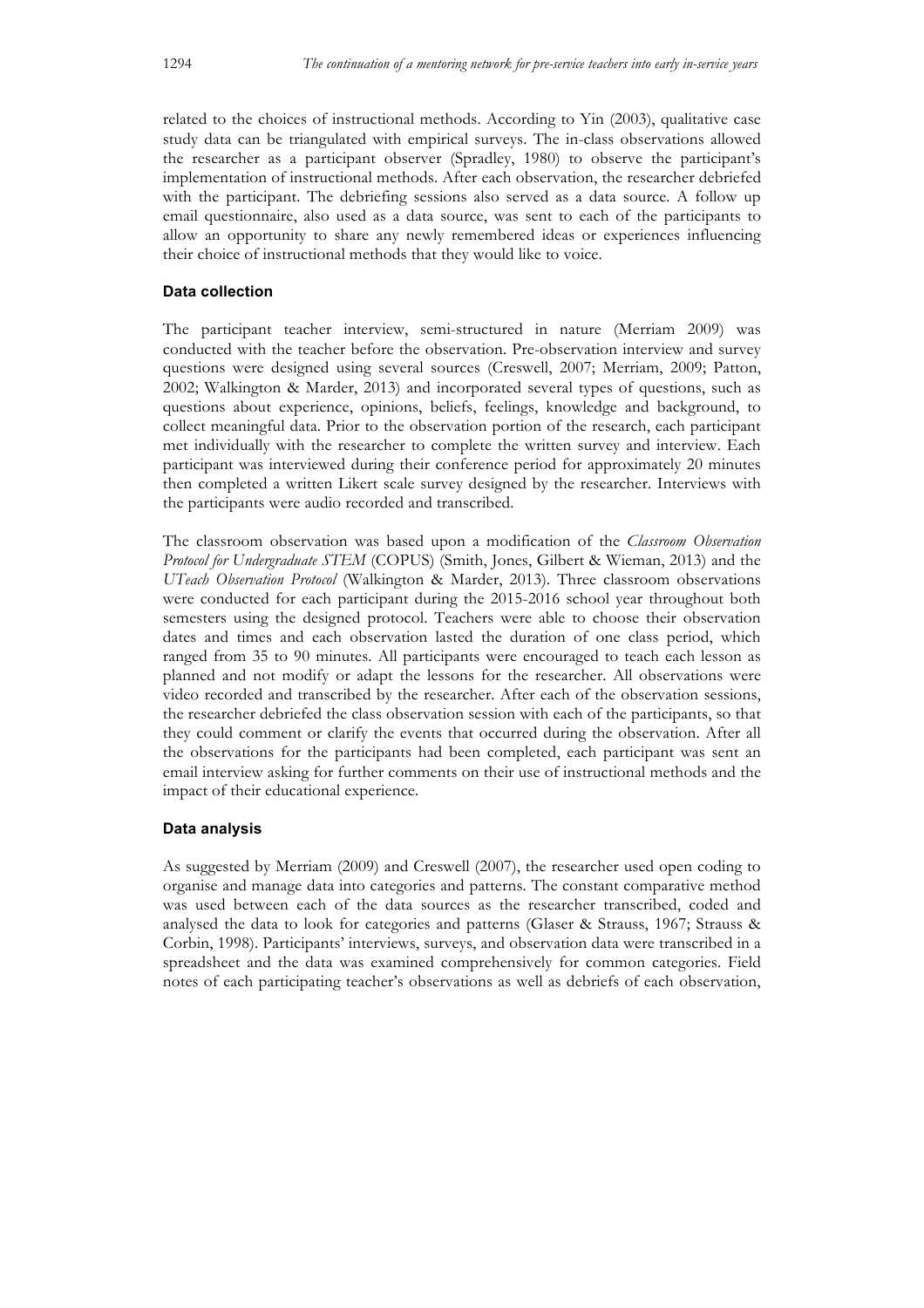if available, were kept and referred to constantly. The categories were triangulated between the transcripts of the interviews and observation, data from the surveys, and observation field notes to develop emergent themes (Denzin & Lincoln, 1994). After initial data analysis was completed, a peer debreifer also examined the data sources to determine any additional categories or to corroborate the categories that emerged. Specific attention was paid to the differences between the groups of PSTs who had participated in the formal mentoring program (Noyce) during their initial teacher education program.

Since the formal mentoring program was considered a particularistic phenomenon impacting only four of the eight participants, a phenomenological lens (Moustakas, 1994) was used to examine each of the artefacts to determine how the mentoring as the phenomenon influenced the choices of instructional methods as novice teachers. As the constant comparative method was used to examine and re-examine the data (Glaser & Straus, 1967), it became apparent the data became saturated with evidence that the mentoring of the Noyce program indeed influenced the responses and experiences of the participants. Descriptive empirical trends were also included in this study to help the reader create a more detailed picture of the classroom choices made by the participants.

Within the interviews, surveys, in-class observations, debriefings, and researcher's journal, a common theme emerged about the participants of the study. There were two distinct groups evident in the data from participants. The participants who took part in the Noyce Program presented a different set of data compared with the participants who did not take part in the Noyce Program. These differences lead the researcher to evaluate the data as two different groups who experienced different phenomena.

### **Trustworthiness**

The trustworthiness of this research meets the guidelines by Lincoln and Guba (1985). Credibility, dependability, and confirmability were established through the context and theoretical sensitivity of the researcher (explained in the methodology), prolonged engagement with the participants (interviews and three observations over a period of an academic year), debriefing (member checking after the observations with participants), frequent debriefing sessions with the researcher's critical friend, triangulation of themes within the data sources, and the use of an audit trail.

### **Findings**

### **Mentoring data**

The participants were asked in the survey, "What resources do you have to learn about more about instructional methods?" The responses were then classified as either a formal or informal mentoring experience (Table 1).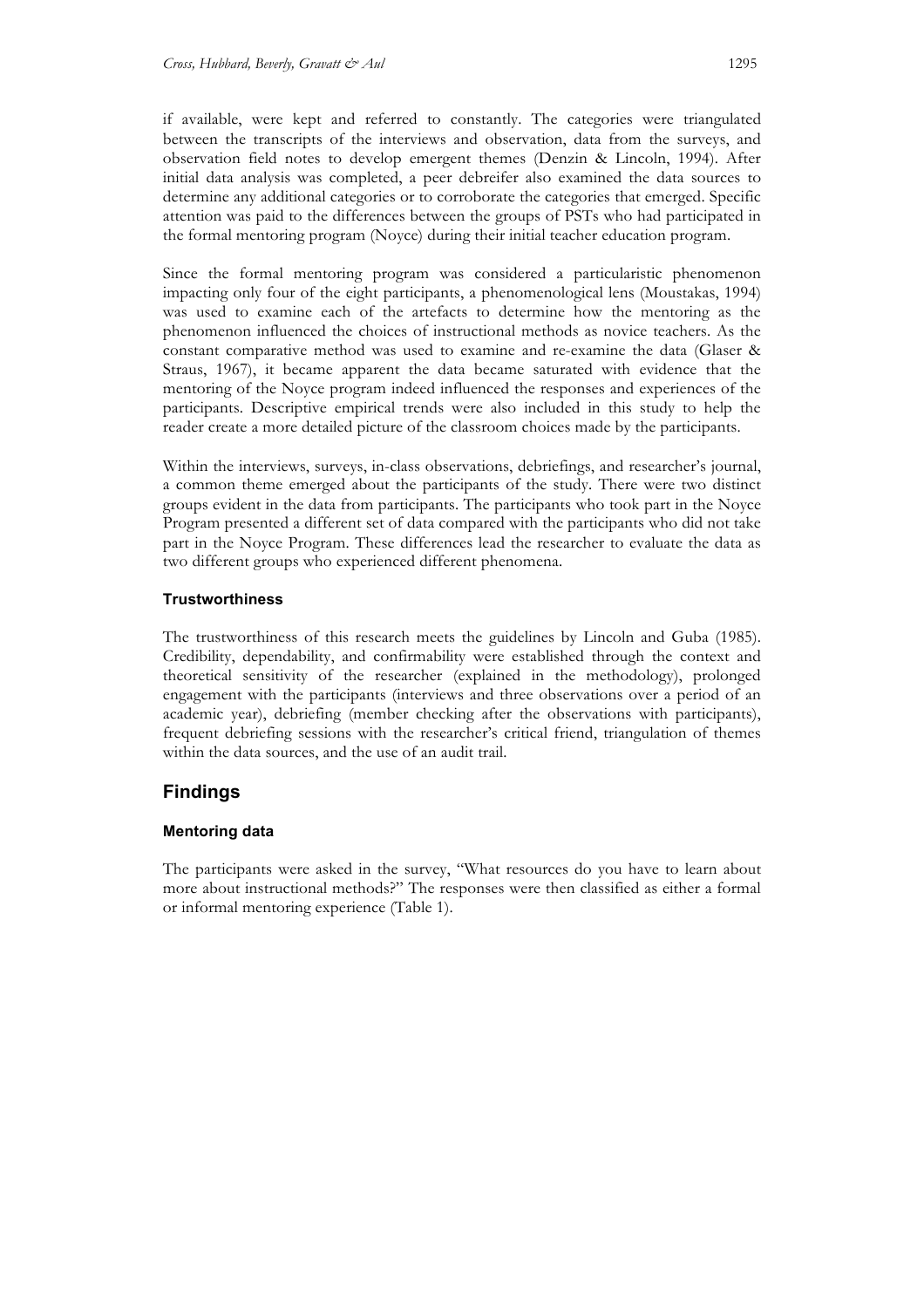| Participant | Formal mentoring                                                                                                                  | Informal mentoring                                                                                                     | Noyce    |
|-------------|-----------------------------------------------------------------------------------------------------------------------------------|------------------------------------------------------------------------------------------------------------------------|----------|
| Daniel      | None.                                                                                                                             | More technology. I don't have<br>access to much.                                                                       | Yes      |
| Sophia      | Occasional conferences that I get<br>to attend. Collaboration with fellow<br>Noyce Program mathematics<br>teachers is a big plus. | None.                                                                                                                  | Yes      |
| Luke        | Professional developments.                                                                                                        | Colleagues, Google, teachers pay<br>teachers, lead4ward materials.                                                     | Yes      |
| Emma        | Noyce Program cohort and PLC                                                                                                      | Collaborating with other teachers,<br>Noyce Program cohort and PLC.                                                    | Yes      |
| Amelia      | None.                                                                                                                             | lead4ward.                                                                                                             | $\rm No$ |
| Lucy        | Professional development<br>opportunities                                                                                         |                                                                                                                        | $\rm No$ |
| Owen        | None.                                                                                                                             | Blogs (mathequalslove.com). My<br>department head is very supportive,<br>and colleagues. We talk about ideas<br>a lot. | No       |
| William     | None.                                                                                                                             | The Internet, regional education<br>service centre, principal                                                          | No       |

#### Table 1: Formal and informal mentoring experiences

### **Initial teacher education program experience or perception of initial teacher education program experience data**

### **Interview data**

Asked the question, "How do you believe that your education training prepared or did not prepare you for implementing instructional methods into the classroom?", the four participants who did not participate in the Noyce Program answered that the initial teacher education program did not adequately prepare them to implement instructional methods in the classroom. One participant (Lucy) in the traditional initial teacher education program stated about the initial teacher education program,

Because there was no SED (secondary education) math courses to take that teach how to teach math using different methods. But as for math specific, I'm not sure how to utilise the methods discussed, not prepared.

Three of the four participants that took part in the Noyce Program all answered that their initial teacher education program did an adequate job of preparing them to implement instructional methods in their classrooms, with three of the four also mentioning the importance of the Noyce program as a supplemental program to the initial teacher education program, influencing their ability to implement instructional methods within their classroom. One Noyce program participant (Daniel) stated,

I thought along with the *Noyce* Program and the initial teacher education program, they did a great job of showing me what teaching really is.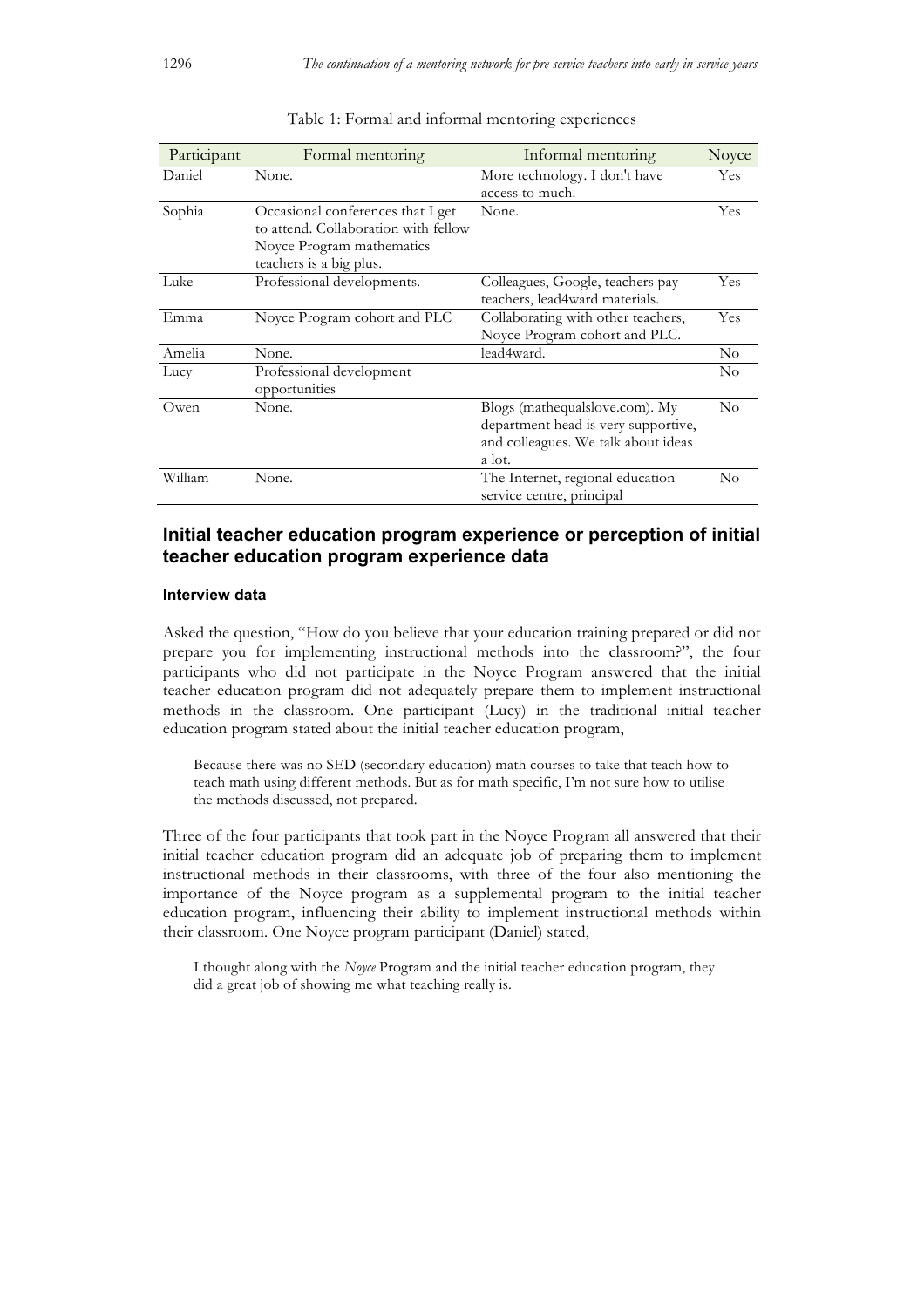### **Survey data**

The survey question, "Upon completing my certification program, I felt comfortable and confident using different types of instructional methods in my classroom" using a 5-point Likert scale from strongly agree to strongly disagree gave the responses shown in Figure 1.



Figure 1: Confidence in instructional methods based upon experience in initial teacher education program

### **Data about types of instructional methods**

When the participants were asked, "What types of instructional methods do you feel knowledgeable enough about to implement in your current classroom?", there was a distinct difference between the Noyce Program participants and the traditional initial teacher education program participants. The data was coded accordingly by the numbers of instructional methods listed by each participant.

Three out of the four Noyce Program participants were able to list four or more methods they were comfortable with, with one of the four indicating he felt comfortable with "most" although he stated he "struggled with implementation". Two of the four traditional initial teacher education program participants were able to list three methods, while one of the four was able to list two, and one of the traditional initial teacher education program participants was only able to identify one method he was comfortable with.

### **Evaluation of instructional methods for efficacy in other research findings**

The research basis for the instructional methods observed in each of the participants classrooms is important to the study of the instructional methods since it contributes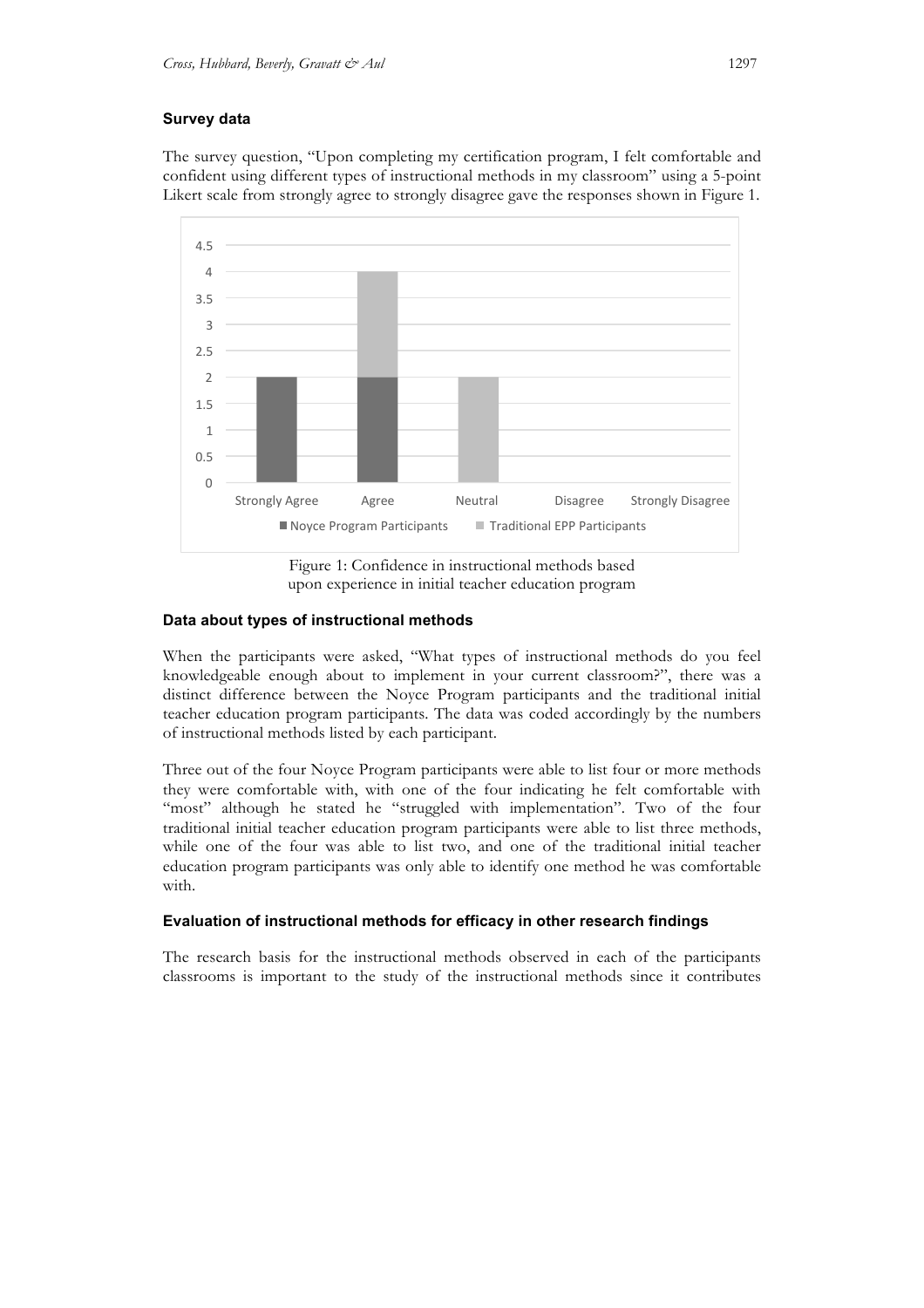directly to the ultimate academic success of the students and the evaluation of the teacher. Direct instruction does not have the support of most research findings on instructional methods in secondary mathematics teaching (Aldridge & Goldman, 2007; Freeman, Eddy, McDonogough, Smith, Okoroafor, Jordt & Wenderoth, 2014; NCTM, 2009). However, student-centred activities such as collaboration, exploration, and peer to peer activities are recommended by research findings (Aldridge & Goldman 2007; Freeman et al., 2014; Muijs & Reynolds, 2017; NCTM, 2009). Independent practice is considered an effective, researched-based instructional method for mathematics (Doabler, Fien, Nelson-Walker & Baker, 2012). Research findings indicate the efficacy of interactive notebooks in STEM fields (Jaladanki & Bhattacharya, 2015; Johnson, 2013). Non-instructional time, or "free time" is considered a non research-based method of teaching because the class can no longer be considered an instructional environment for mathematics learning.

Three of the four Noyce Program participants used research-based methods for 60% or more of their class time, while two of the Noyce Program participants used researchbased instructional methods 100% of their class time. Four of the four traditional initial teacher education program participants used non research-based methods 45% or more of the total time in their classroom, with two of the traditional initial teacher education program participants using non research-based instructional methods 100% of their class time (Figure 2).



Figure 2: Percent of class time using research based or non-research based instructional methods (\* denotes Noyce program participant)

### **Data from observations**

During all three of the classroom observations, the researcher kept track of the time in minutes the participant used different instructional methods. The researcher based her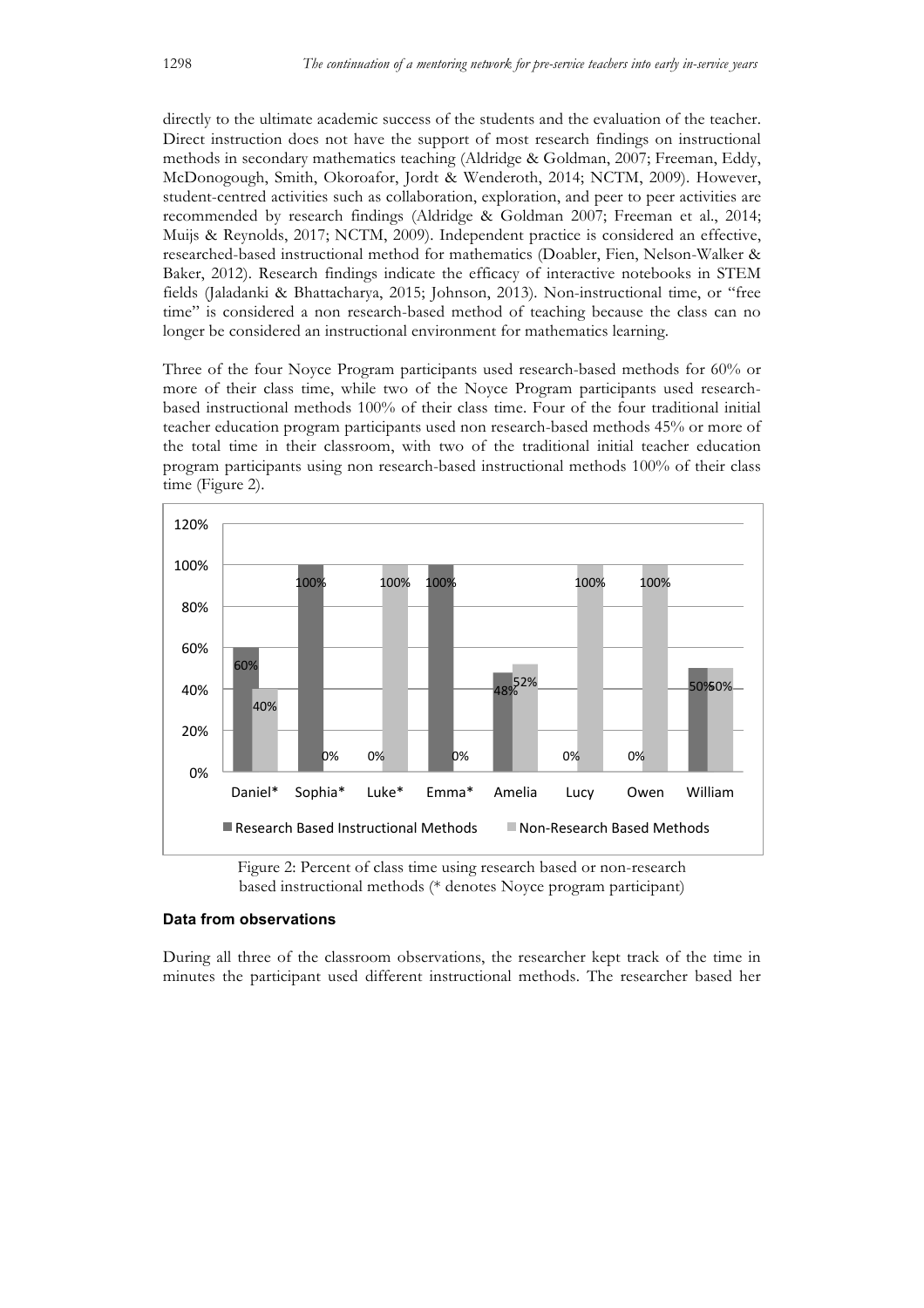classification of minutes per each activity based upon the instructional methods the participants listed in their interviews. However, as the researcher made her observations, she added the non-instructional time category and independent practice categories, since those were two activities she was observing in the classrooms, although none of the participants mentioned using them in their choices of instructional methods (Figure 3).



Figure 3: Percentage of class time using instructional methods (\* denotes Noyce program participant)

### **Data from debriefing sessions**

In debriefing sessions after their observation, Sophia and Emma discussed their use of interactive notebooks as a way for students to take notes using "Foldables", threedimensional and interactive graphic organisers. After attending a conference with their Noyce Program cohort and faculty mentors, these two participants brought this idea of notetaking back to their school districts and were observed using this instructional method in two observations.

During one of his classroom observations, Luke gave his students an in-class project to find real-world examples of parabolas and then create equations for five examples. During a debriefing session with the researcher after teaching this lesson, Luke stated that his formal mentor through the Noyce Program,

Mrs Bradley always modelled for me how to help students make connections with the real world. So I am always reminded of her practices and modelling when constructing and implementing my lessons.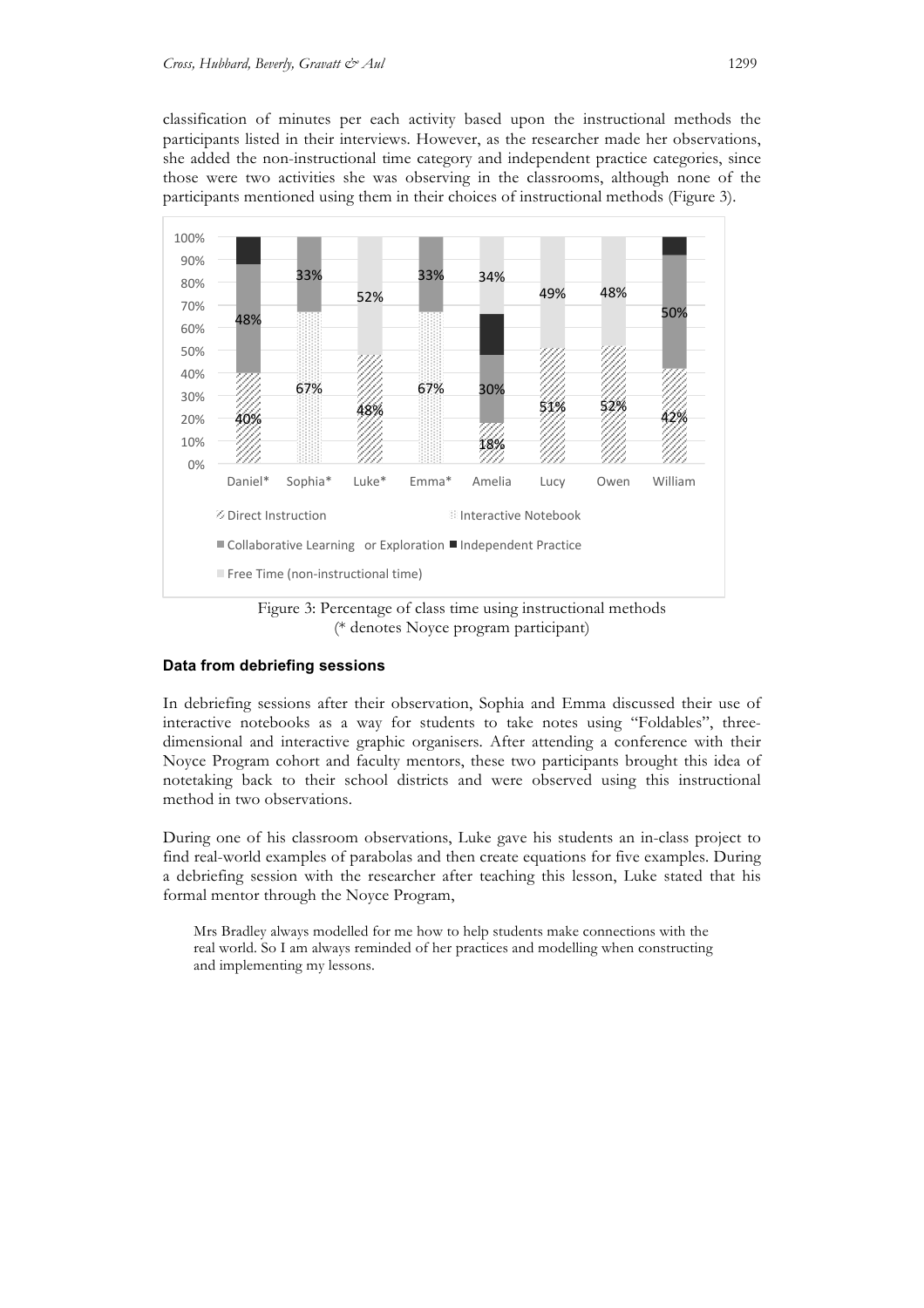# **Outcomes**

After using the constant comparative method to analyse the data, peer debriefing, and finding theoretical saturation, two distinct results emerged to answer our research question, "How does mentoring during educator preparation and beyond graduation influence the novice mathematics teacher's choice of instructional methods in the classroom?"

The first outcome of the data indicated, formal mentoring during the initial teacher education program positively influences experiences and perceptions during the initial teacher education program. The participants who experienced the NMN spoke positively about their experiences and perceptions of their initial teacher education program, while the ones who did not have the support of the mentoring network had fewer positive remarks about the initial teacher education program. In fact, the participants in the NMN felt more prepared for the classroom than the participants from the traditional program. The participants who experienced the NMN also scored themselves higher on a Likert scale survey to indicate their confidence using research based instructional methods, and also were able to list a larger number of research-based instructional methods than the group who in the traditional initial teacher education program. This data led us to conclude that the results from our study indicate that a formal mentoring program indeed positively influences the experiences and perceptions of pre-service teachers during their initial teacher education program experiences.

The second outcome that emerged from the findings of the data analysis was that the participants who experienced the NMN showed marked differences in the choice and quality of instructional methods in the classroom. The Noyce participants were more comfortable implementing a greater number of instructional methods than the traditional initial teacher education program participants. Our data indicates that the Noyce program participants used a greater percentage of class time for research-based instructional methods than the participants with no formal mentoring during the initial teacher education program. During the debriefing sessions, the Noyce program participants tied instruction strategies observed in their classroom to specific events related to the Noyce program, emphasising the source and the value of the instructional method, while the traditional initial teacher education program participants made no such connection between their instructional method and a person or source for their choices of instructional method.

# **Conclusion**

The findings of this research indicate that there is a positive influence of formal mentoring during initial teacher certification and beyond graduation, on novice teacher's choice of instructional methods. Specifically, in the case of the Noyce Program participants, their confidence in choosing their instructional methods, the number and quality of their instructional methods, the in-class decisions about time management and research-based instruction, and their experiences during their initial teacher education program were all positively influenced by their participation in a formal mentoring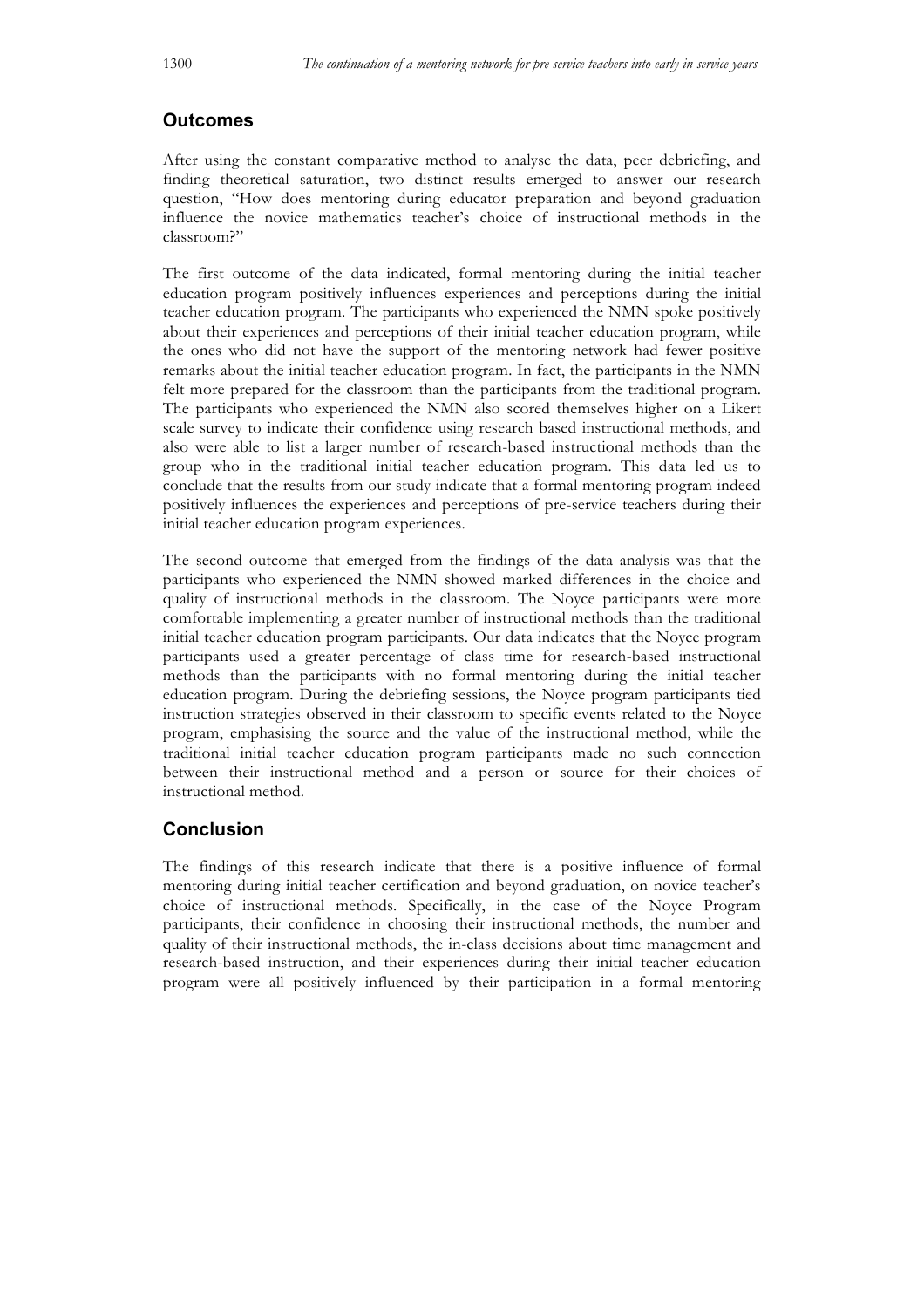experienced during their initial teacher education program. The Noyce Program participants spoke highly of the network of support provided to them as teachers during their observation debriefings. Sophia stated that,

... the Noyce Program, has certainly challenged me to implement diverse instruction in my classroom. Being able to associate with great math counsel from my professors to my peers has given me lots of resources for games, stations, projects and fun inventive ways to present material. I am very blessed to have the [Noyce] family to keep pushing me to try new things and to encourage me to follow what I know is good for my students.

Emma told the researcher that her fellow Noyce program participants had the largest influence on how she chooses to teach and engage students. She said,

... two of my closest friends were in the Noyce Scholarship program with me and we bounce ideas off of each other all the time. Then, we tweak them to fit our individual teaching style. That's what collaboration is all about!

Similar research findings were indicated in a literature review by Ingersoll & Strong (2011) who stated,

Likewise, for teachers' classroom practices, most of the studies reviewed showed that beginning teachers who participated in some kind of induction performed better at various aspects of teaching, such as keeping students on task, developing workable lesson plans, using effective student questioning practices, adjusting classroom activities to meet students' interests, maintaining a positive classroom atmosphere, and demonstrating successful classroom management. Finally, for student achievement, almost all of the studies reviewed showed that students of beginning teachers who participated in some kind of induction had higher scores, or gains, on academic achievement tests. (p.38)

The research by Ingersoll and Strong (2011) and our research findings indicate that due to the differences in the nature of learning maths as a social and experiential learning phenomenon (Dewey, 1938; Piaget, 1972; Schoenfeld, 1992), pre-service maths teachers need a mentoring network to assist them in the paradigm shift from student to teacher, in order for them to be able to choose research based instructional methods in their mathematics classrooms. Our research findings also parallel that of Lofthouse (2018), which indicates that mentoring within teacher education should result in, "the development required of student teachers will be based on, and result in, broad and transferable professional learning" (p.15).

Based upon the findings of this research, the Noyce research team has decided to expand the current Noyce mentoring network to include a community college partnership. Our current grant funding will end in 2020, however we submitted a new grant proposal in August of 2020 to the National Science Foundation. In our newest Noyce scholarship grant proposal, we have designed a similar network for a community college partner. Some of that mentoring structure will include support for community college recruits from faculty, staff, and peers within the Noyce network, prior to their enrolment in the Noyce scholarship program. By extending the mentoring to pre-initial teacher preparation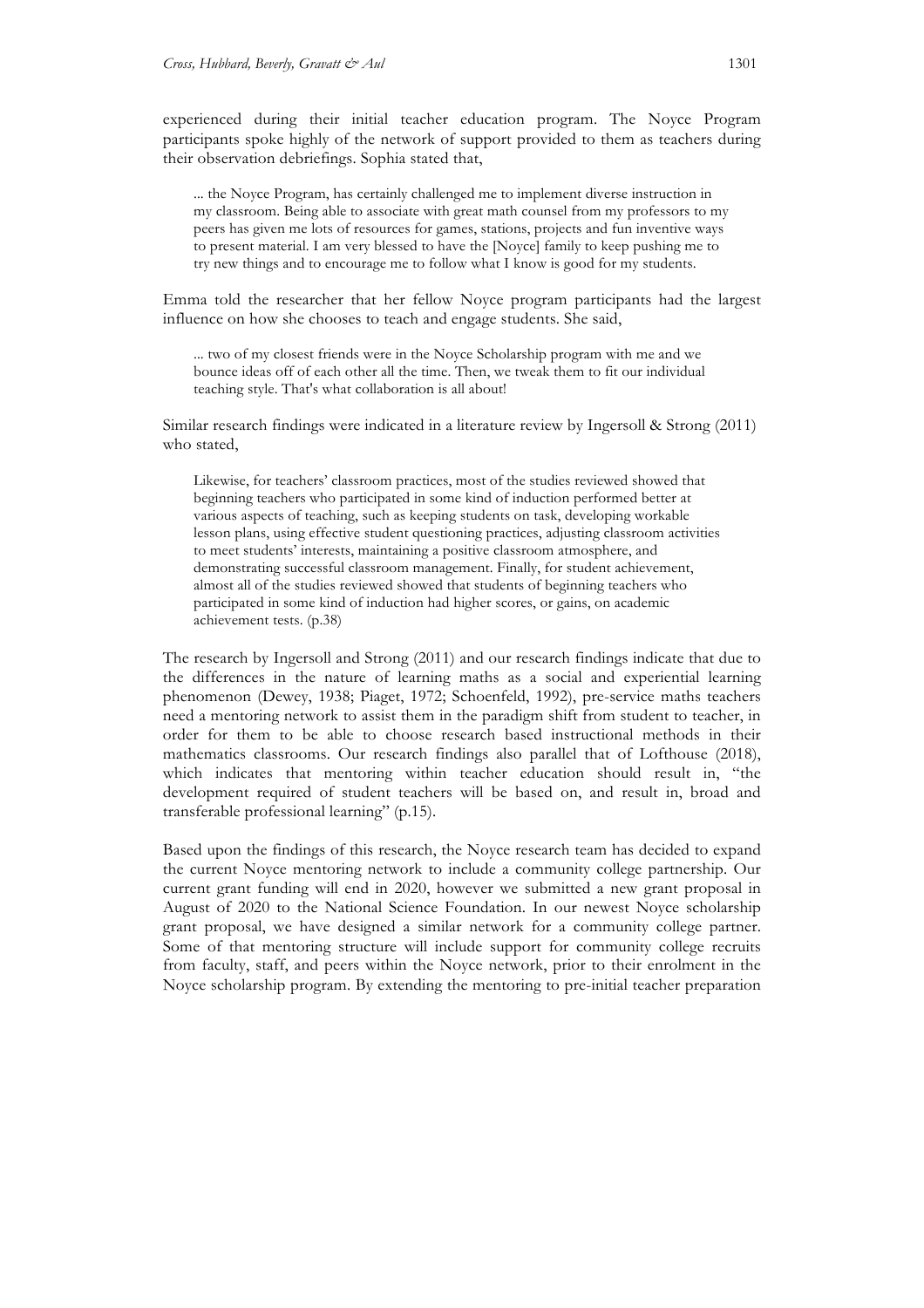program, we will collect data on how adding this new layer of the Noyce mentoring network will impact recruitment and retention of these STEM teachers within the Noyce scholarship program. During the COVID pandemic, we have also explored the opportunities for online mentoring, creating *Zoom* communities, and connecting digitally through social networking.

### **Recommendations**

The findings of this research indicate that initial teacher education programs should consider implementing a formal mentoring experience for PSTs during their teacher certification coursework. These research findings inspire a call for initial teacher education programs across the United States to re-evaluate the structure and support of formal and informal mentoring within their current program structure. Other researchers supporting this call include Gershenfeld (2014), and Hobson, Castaneheira, Doyle, Csigas and Clutterbuck (2016). The findings from this study suggest that administrators at the university and school district level should consider that formal mentoring programs often do not happen organically, and need to be mindfully built in to the program and institutional infrastructure, including financial and time management support. Ehrich, Hansford and Tennent (2004) stated "formal mentoring programs are planned, structured and coordinated interventions within an organization's human resource policies" (p.519).

As the field of education becomes more dependent upon accreditation and federal accountability, the personal relationship between a seasoned instructor and a pre-service teacher cannot be undervalued. It is this mentoring relationship that lays the groundwork for the pre-service teacher to make good decisions about instruction for their own students. While the methods of creating formal mentoring programs, as well as the costs and the nature of such programs, are beyond the scope of this research, it is recommended that future studies examine how formal mentoring programs can be sustainably incorporated into teacher education programs. In addition, we recommend that future research examine the compensation, support, and value systems built into institutions of higher learning, that either nurture or discourage professors and mentor teachers to invest in the great amount of time and effort involved in developing personal relationships with pre-service teachers.

### **References**

- Aldridge, J. & Goldman, R. L. (2007). *Current issues and trends in education* (2nd ed). Boston, MA: Pearson Education/Allyn & Bacon. https://www.pearson.com/us/highereducation/program/Aldridge-Current-Issues-and-Trends-In-Education-2nd-Edition/PGM285158.html
- Ambrosetti, A. (2012). *Reconceptualising mentoring using triads in pre-service teacher education professional placements*. Unpublished doctoral thesis, Central Queensland University, Queensland. http://hdl.cqu.edu.au/10018/927846
- Ambrosetti, A., Knight, B. A. & Dekkers, J. (2014). Maximizing the potential of mentoring: A framework for pre-service teacher education. *Mentoring* & Tutoring: *Partnership in Learning,* 22(3), 224-239. https://doi.org/10.1080/13611267.2014.926662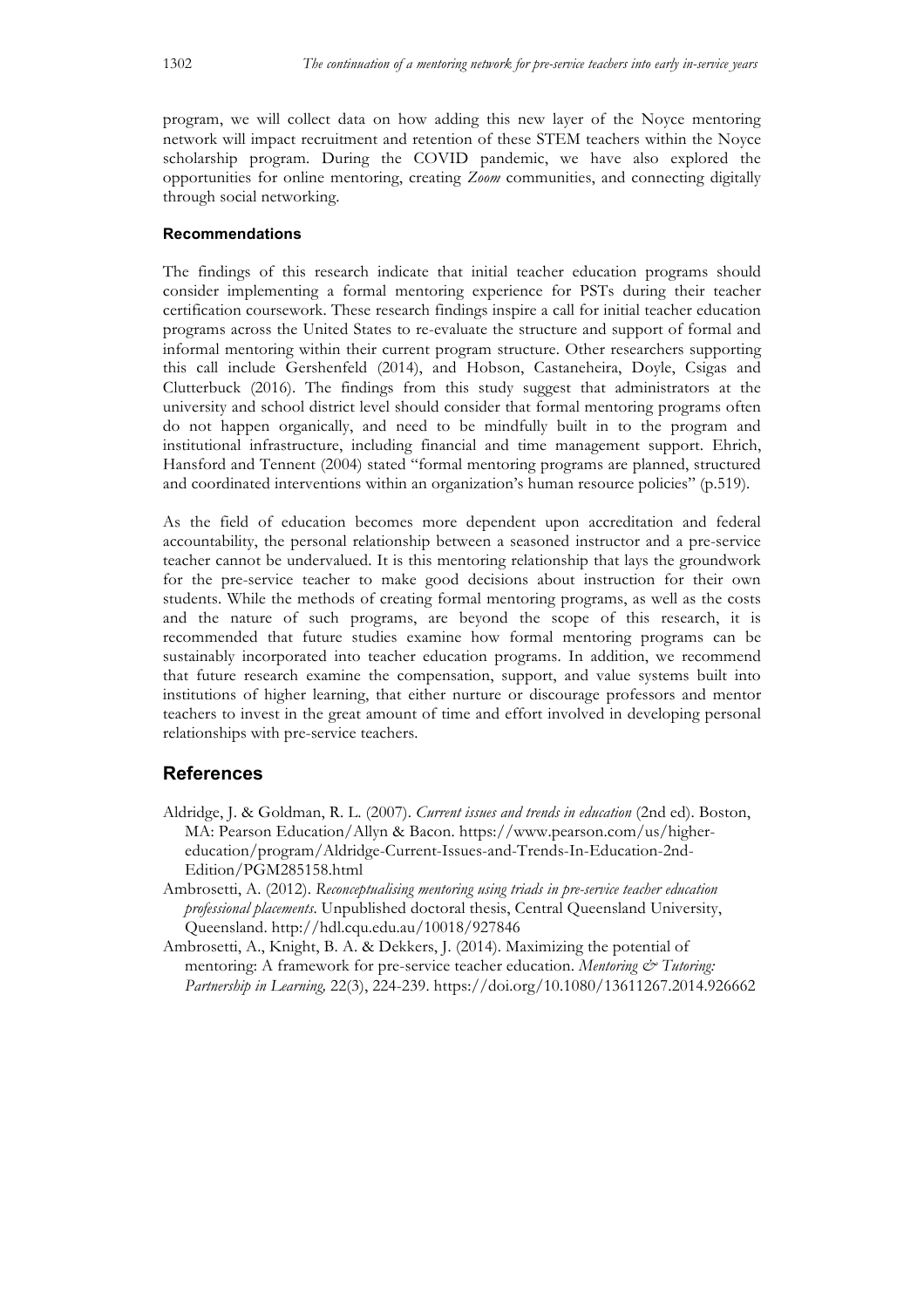- Atteberry, A., Loeb, S. Wyckoff, J. (2017). Teacher churning: Reassignment rates and implications for student achievement. *Educational Evaluation and Policy Analysis,* 39(1), 3- 30. https://files.eric.ed.gov/fulltext/EJ1129160.pdf
- Behrstock-Sherratt, E., Bassett, K., Olson, D. & Jacques, C. (2014). *From good to great: Exemplary teachers share perspectives on increasing teacher effectiveness across the career continuum.*  Center on Great Teachers and Leaders. Retrieved from http://eric.ed.gov/?id=ED555657
- Bromley, D. B. (1986). *The case-study method in psychology and related disciplines*. Hoboken, NJ: Wiley.
- Buchanan, J., Prescott, A., Schuck, S., Aubusson, P., Burke, P. & Louviere, J. (2013). Teacher retention and attrition: Views of early career teachers. *Australian Journal of Teacher Education,* 38(3), 112-129. https://doi.org/10.14221/ajte.2013v38n3.9
- Caspersen, J. & Raaen, F. D. (2014). Novice teachers and how they cope. *Teachers and Teaching*, 20(2), 189-211. https://doi.org/10.1080/13540602.2013.848570
- Creswell, J. W. & Clark, V. L. P. (2007*). Designing and conducting mixed methods research*. Thousand Oaks, CA: SAGE. [3rd ed.] https://au.sagepub.com/en-gb/oce/designingand-conducting-mixed-methods-research/book241842
- Cullingford, C. (Ed.) (2017). *Mentoring in education: An international perspective*. London, UK: Routledge. https://www.routledge.com/Mentoring-in-Education-An-International-Perspective/Cullingford/p/book/9781138254916
- Darling-Hammond, L. (2010). Teacher education and the American future. *Journal of Teacher Education*, 61(1-2), 35-47. https://doi.org/10.1177/0022487109348024
- Darling-Hammond, L. (2012). *Powerful teacher education: Lessons from exemplary programs*. Hoboken, NJ: Wiley. https://www.wiley.com/enus/Powerful+Teacher+Education%3A+Lessons+from+Exemplary+Programs-p-9780787972738
- Denzin, N. K. & Lincoln, Y. S. (1994). *Handbook of qualitative research*. Thousand Oaks, CA: SAGE. [5th ed.] https://au.sagepub.com/en-gb/oce/the-sage-handbook-ofqualitative-research/book242504
- Doabler, C. T., Fien, H., Nelson-Walker, N. J. & Baker, S. K. (2012). Evaluating three elementary mathematics programs for presence of eight research-based instructional design principles. *Learning Disability Quarterly*, 35(4), 200-211. https://doi.org/10.1177/0731948712438557
- Ehrich, L. C., Hansford, B. & Tennent, L. (2004). Formal mentoring programs in education and other professions: A review of the literature. *Educational Administration Quarterly*, 40(4), 518-540. https://doi.org/10.1177/0013161X04267118
- Erlandson, D. A., Harris, E. L., Skipper, B. L. & Allen, S. D. (1993). *Doing naturalistic inquiry: A guide to methods.* Thousand Oaks, CA: SAGE. https://au.sagepub.com/engb/oce/doing-naturalistic-inquiry/book3939
- Fraser, J. W. & Watson, A. M. (2014). *Why clinical experience and mentoring are replacing student teaching on the best campuses.* A White Paper. Woodrow Wilson National Fellowship Foundation. http://eric.ed.gov/?id=ED562067
- Fisher, M. H. & Royster, D. (2016). Mathematics teachers' support and retention: Using Maslow's hierarchy to understand teachers' needs*. International Journal of Mathematical Education in Science and Technology*, 47(7), 993-1008. https://doi.org/10.1080/0020739X.2016.1162333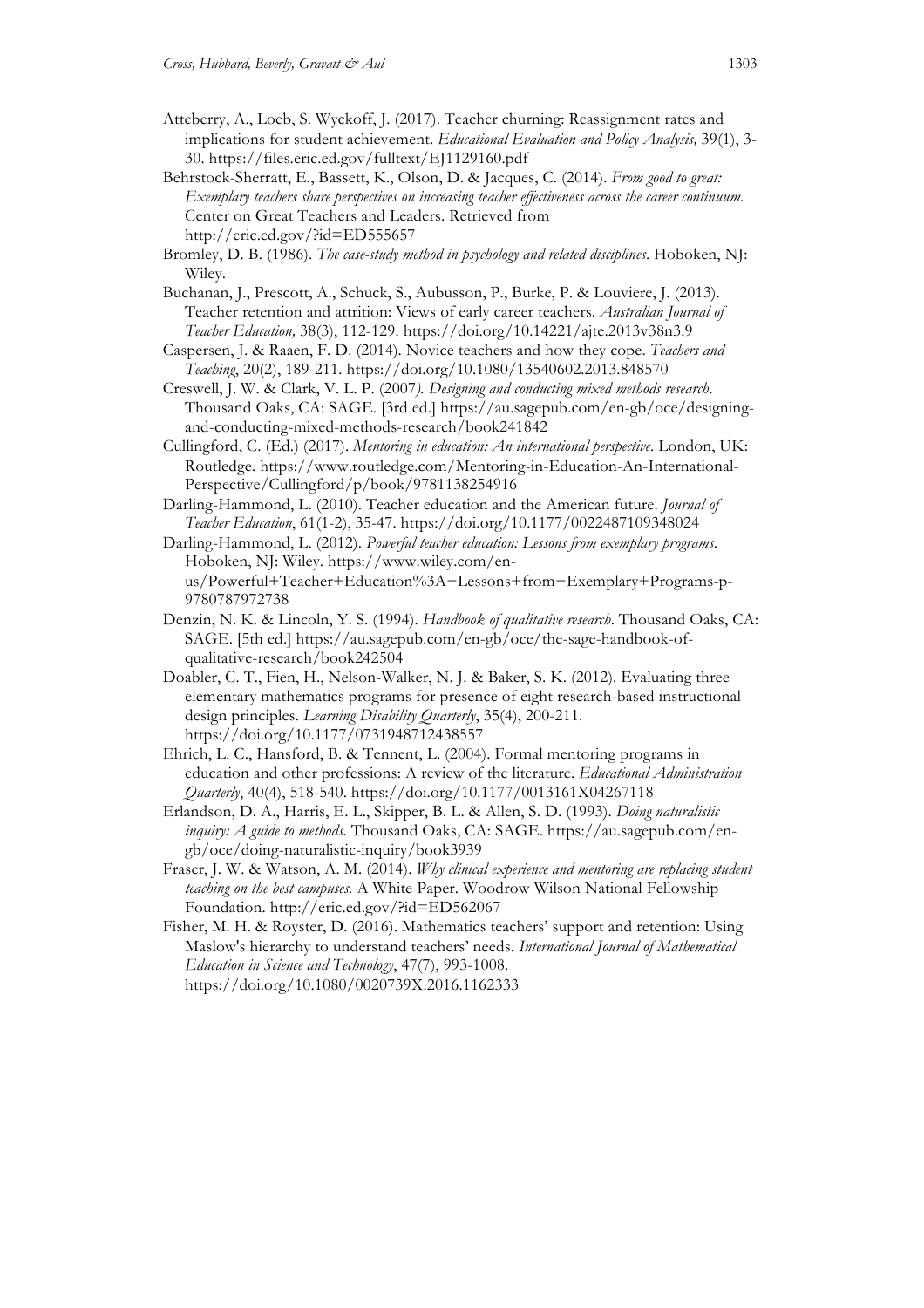Freeman, S., Eddy, S. L., McDonough, M., Smith, M. K., Okoroafor, N., Jordt, H., & Wenderoth, M. P. (2014). Active learning increases student performance in science, engineering, and mathematics. *Proceedings of the National Academy of Sciences*, 111(23), 8410-8415. https://doi.org/10.1073/pnas.1319030111

Glaser, B. G. (1978). *Theoretical sensitivity*. Mill Valley, CA: Sociology Press.

- Glaser, B. & Strauss, A. (1967). *Grounded theory: The discovery of grounded theory*. New York, NY: Aldine.
- Guthery, S. & Bailes, L. P. (2019). Patterns of teacher attrition by preparation pathway and initial school type. *Educational Policy*. https://doi.org/10.1177/0895904819874754
- Hargreaves, A. & Fullan, M. (2000). Mentoring in the new millennium. *Theory into Practice*, 39(1), 50-56. https://doi.org/10.1207/s15430421tip3901\_8
- Hewlett, S. A. (2013). *Forget a mentor, find a sponsor: The new way to fast-track your career.* Brighton, MA: Harvard Business Review Press. https://store.hbr.org/product/forgeta-mentor-find-a-sponsor-the-new-way-to-fast-track-your-career/11163
- Hines, S. M., Murphy, M., Pezone, M., Singer, A. & Stacki, S. L. (2003). New teachers' network: A university-based support system for educators in urban and suburban "ethnic minority" school districts*. Equity & Excellence in Education*, 36(4), 300-307. https://doi.org/10.1080/714044338
- Hobson, A. J., Castanheira, P., Doyle, K., Csigás, Z. & Clutterbuck, D. (2016). *The mentoring across professions (MaP) project. What can teacher mentoring learn from international good practice in employee mentoring and coaching?* Education Research Center, University of Brighton European Mentoring and Coaching Council. https://www.gatsby.org.uk/uploads/education/reports/pdf/mentoring-across-theprofessions-final300816.pdf
- Howe, E. R. (2017). *Exemplary teacher induction: An international review.* In M. A. Peters & M. Tesar (Eds.), *In search of subjectivities: An educational philosophy and theory teacher education reader, Volume II* (pp. 33-44). London, UK: Routledge. https://www.routledge.com/In-Search-of-Subjectivities-An-Educational-Philosophy-and-Theory-Teacher/Peters-Tesar/p/book/9780815359012 [reprinted from https://doi.org/10.1111/j.1469- 5812.2006.00195.x]
- Hubbard, K., Embry-Jenlink, K. & Beverly, L. (2015). A university approach to improving STEM teacher recruitment and retention. *Kappa Delta Pi Record*, 51(2), 69-74. https://doi.org/10.1080/00228958.2015.1023139
- Ingersoll, R. M., & Smith, T. M. (2004). Do teacher induction and mentoring matter? *NASSP Bulletin*, 88(638), 28 40. https://doi.org/10.1177%2F019263650408863803
- Ingersoll, R. M. & Strong, M. (2011). The impact of induction and mentoring programs for beginning teachers: A critical review of the research. *Review of Educational Research*, 81(2), 201-233. https://doi.org/10.3102/0034654311403323

Jaladanki, V. S., & Bhattacharya, K. (2015). Interactive notebook: Arts-based approach to physics instruction. *Creative Approaches to Research*, 8(2), 32. https://www.researchgate.net/publication/301627604\_Interactive\_Notebook\_Artsbased\_Approach\_to\_Physics\_Instruction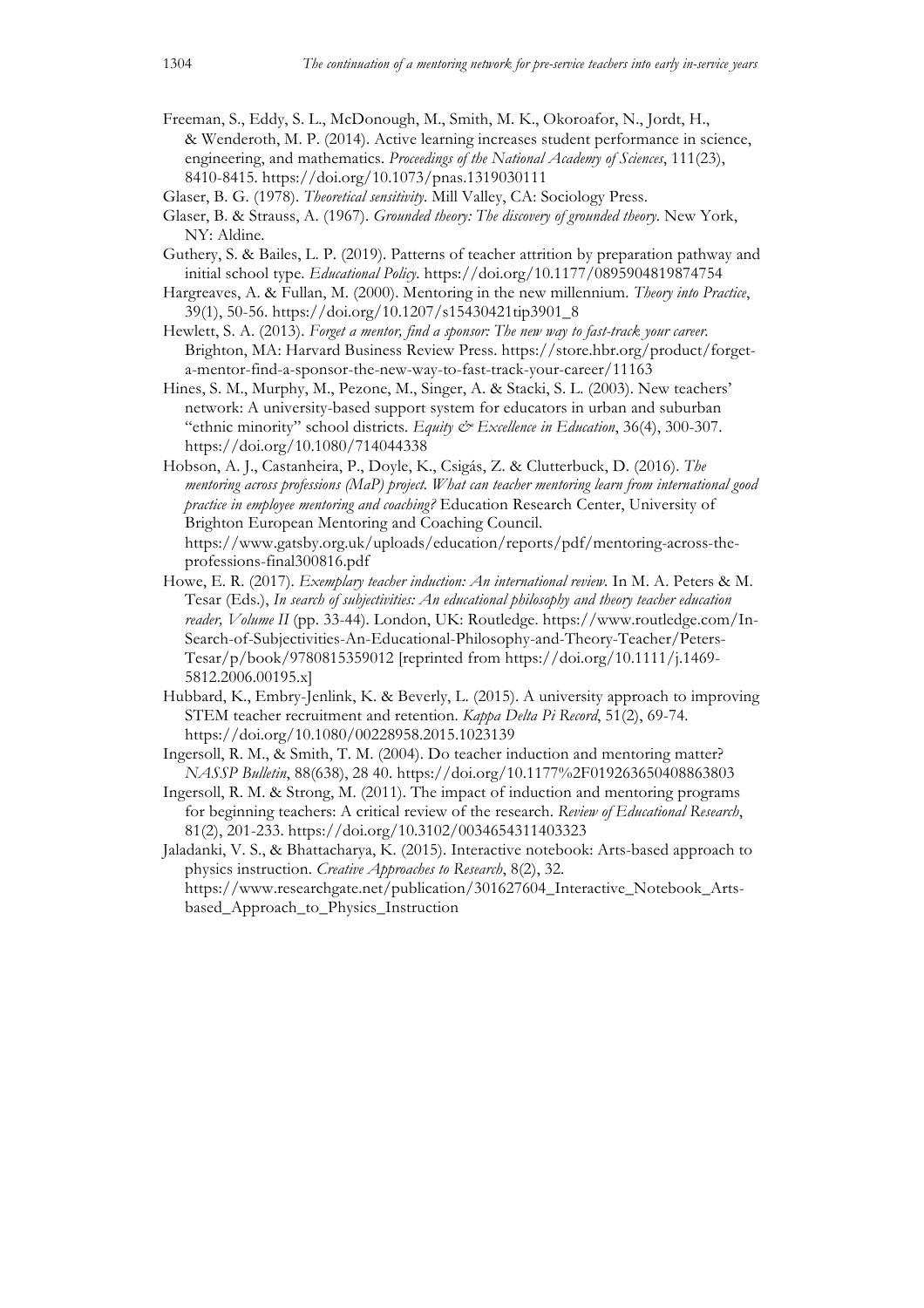- Janssen, S., van Vuuren, M. & de Jong, M. D. T. (2016). Informal mentoring at work: A review and suggestions for future research. *International Journal of Management Reviews*, 18(4), 498-517. https://doi.org/10.1111/ijmr.12069
- Johnson, S. M., (2013). *What is the impact of interactive science notebooks on student success in science?* Unpublished doctoral dissertation, Montana State University, Bozeman, MT, USA. http://scholarworks.montana.edu/xmlui/handle/1/2815
- Joiner, S. & Edwards, J. (2008). Novice teachers: Where are they going and why don't they stay. *Journal of Cross-Disciplinary Perspectives in Education*, 1(1), 36-43.

https://people.wm.edu/~mxtsch/Teaching/JCPE/Volume1/JCPE\_2008-01-07.pdf Kilpatrick, S. & Fraser, S. (2019) Using the STEM framework collegially for mentoring, peer learning and planning. *Professional Development in Education*, 45(4), 614-626. https://doi.org/10.1080/19415257.2018.1463925

Kim, K.-A. & Roth, G. L. (2011). Novice teachers and their acquisition of work-related information. *Current Issues in Education*, 14(1).

https://cie.asu.edu/ojs/index.php/cieatasu/article/download/268/152/ Kolb, A. Y. & Kolb, D. A. (2012). *Experiential learning theory.* In N. M. Seel (Ed.),

*Encyclopedia of the sciences of learning* (pp. 1215-1219). New York: Springer US. https://www.springer.com/gp/book/9781441914279

Kram, K. E. (1985). *Mentoring at work: Developmental relationships in organizational life*. Glenview, IL: Scott Foresman.

Lewis, C. & Olshansky, E. (2016). Relational-cultural theory as a framework for mentoring in academia: Toward diversity and growth-fostering collaborative scholarly relationships. *Mentoring & Tutoring: Partnership in Learning*, 24(5), 383-398. https://doi.org/10.1080/13611267.2016.1275390

- Lincoln, Y. S. & Guba, E. G. (1985). *Naturalistic inquiry*. Thousand Oaks, CA: SAGE. https://au.sagepub.com/en-gb/oce/naturalistic-inquiry/book842
- Lofthouse, R. M. (2018). Re-imagining mentoring as a dynamic hub in the transformation of initial teacher education: The role of mentors and teacher educators. *International Journal of Mentoring and Coaching in Education*, 7(3), 248-260. https://doi.org/10.1108/IJMCE-04-2017-0033
- McIntyre, D. & Hagger, H. (1996*). Mentors in schools: Developing the profession of teaching*. London: David Fulton Publishers.

Merriam, S. B. (2009). *Qualitative research: A guide to design and implementation*. Hoboken, NJ: Wiley. [4th ed.] https://www.wiley.com/enau/Qualitative+Research%3A+A+Guide+to+Design+and+Implementation%2C+4t

- h+Edition-p-9781119003618 Moustakas, C. (1994). *Phenomenological research methods.* Thousand Oaks, CA: SAGE.
- https://au.sagepub.com/en-gb/oce/phenomenological-research-methods/book4689
- Muijs, D. & Reynolds, D. (2017). *Effective teaching: Evidence and practice*. Thousand Oaks, CA: SAGE. https://au.sagepub.com/en-gb/oce/effective-teaching/book246706
- NCTM (National Council of Teachers of Mathematics) (Ed.) (2009). *Focus in high school mathematics: Reasoning and sense making.* Reston, VA: National Council of Teachers of Mathematics. https://www.nctm.org/Standards-and-Positions/Focus-in-High-School-Mathematics/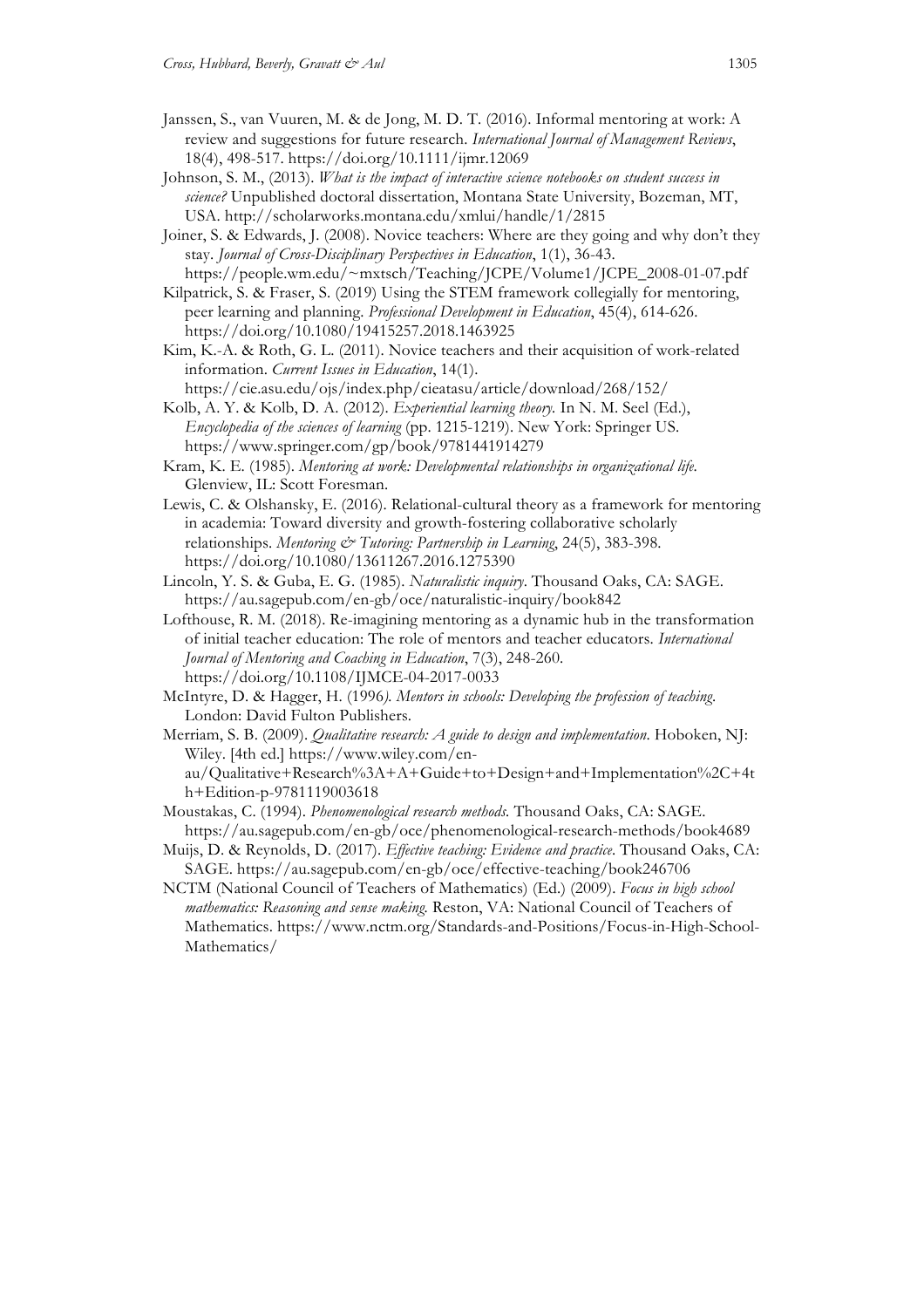- Patton, M. Q. (2002). Qualitative interviewing. In M. Q. Patton (Ed), *Qualitative research & evaluation methods* (pp.344-347). SAGE. https://au.sagepub.com/en-gb/oce/qualitativeresearch-evaluation-methods/book232962#contents
- Paula, L. & Grinfelde, A. (2018). The role of mentoring in professional socialization of novice teachers. *Problems of Education in the 21st Century,* 76(3), 364-379. http://oaji.net/articles/2017/457-1529089806.pdf
- Rossman, G. B., & Rallis, S. F. (2016). *An introduction to qualitative research: Learning in the field*. Thousand Oaks, CA: SAGE. https://au.sagepub.com/en-gb/oce/anintroduction-to-qualitative-research/book246120
- Sithole, A., Chiyaka, E. T., McCarthy, P., Mupinga, D. M., Bucklein, B. K. & Kibirige, J. (2017). Student attraction, persistence and retention in STEM Programs: Successes and continuing challenges. *Higher Education Studies*, 7(1), 46-59. https://doi.org/10.5539/hes.v7n1p46
- Sorcinelli, M. D. & Yun, J. (2007). From mentor to mentoring networks: Mentoring in the new academy. *Change: The Magazine of Higher Learning*, 39(6), 58-61. https://doi.org/10.3200/CHNG.39.6.58-C4
- Spradley, J. P. (1980). *Participant observation*. Longgrove, IL: Waveland Press. https://www.waveland.com/browse.php?t=689
- Smith, M. K., Jones, F. H. M., Gilbert, S. L. & Wieman, C. E. (2013). The Classroom Observation Protocol for Undergraduate STEM (COPUS): A new instrument to characterize university STEM classroom practices. *CBE-Life Sciences Education*, 12(4), 618-627.
- http://citeseerx.ist.psu.edu/viewdoc/download?doi=10.1.1.783.7577&rep=rep1&type=pdf Strauss, A. & Corbin, J. (1994). Grounded theory methodology. In N. K. Denzin & Y. S.
- Lincoln (Eds.)*, Handbook of qualitative research*, 273-285. Thousand Oaks, CA: SAGE. [5th ed.] https://au.sagepub.com/en-gb/oce/the-sage-handbook-of-qualitativeresearch/book242504
- Strong, M. (2006). Does new teacher support affect student achievement? Some early research findings *Research Brief*, 6(1) 1-4. New Teacher Center at The University of California, Santa Cruz, USA. http://dcntp.org/wp-
- content/uploads/2012/12/making-the-case-teach\_supt\_student\_achieve.pdf Walkington, C. & Marder, M. (2013). Classroom observation and value added models give complementary information about quality of mathematics teaching. In T. J. Kane, K. A. Kerr & R. C. Pianta (Eds), *Designing teacher evaluation systems: New guidance from the Measures of Effective Teaching Project.* (pp. 234-277). San Francisco: Jossey-Bass. https://uteach.utexas.edu/sites/default/files/WalkingtonMarderMET2013.pdf
- Wilhelm, A. G., Woods, D., del Rosal, K. & Wu, S. (2020). Refining a professional network: Understanding first-year teachers' advice seeking. *Teacher Education Quarterly*, 47(3), 96-119.
- Yin, R. K. (2003). *Case study research: Design and methods*. Thousand Oaks, CA: SAGE. [6th ed.] https://au.sagepub.com/en-gb/oce/case-study-research-andapplications/book250150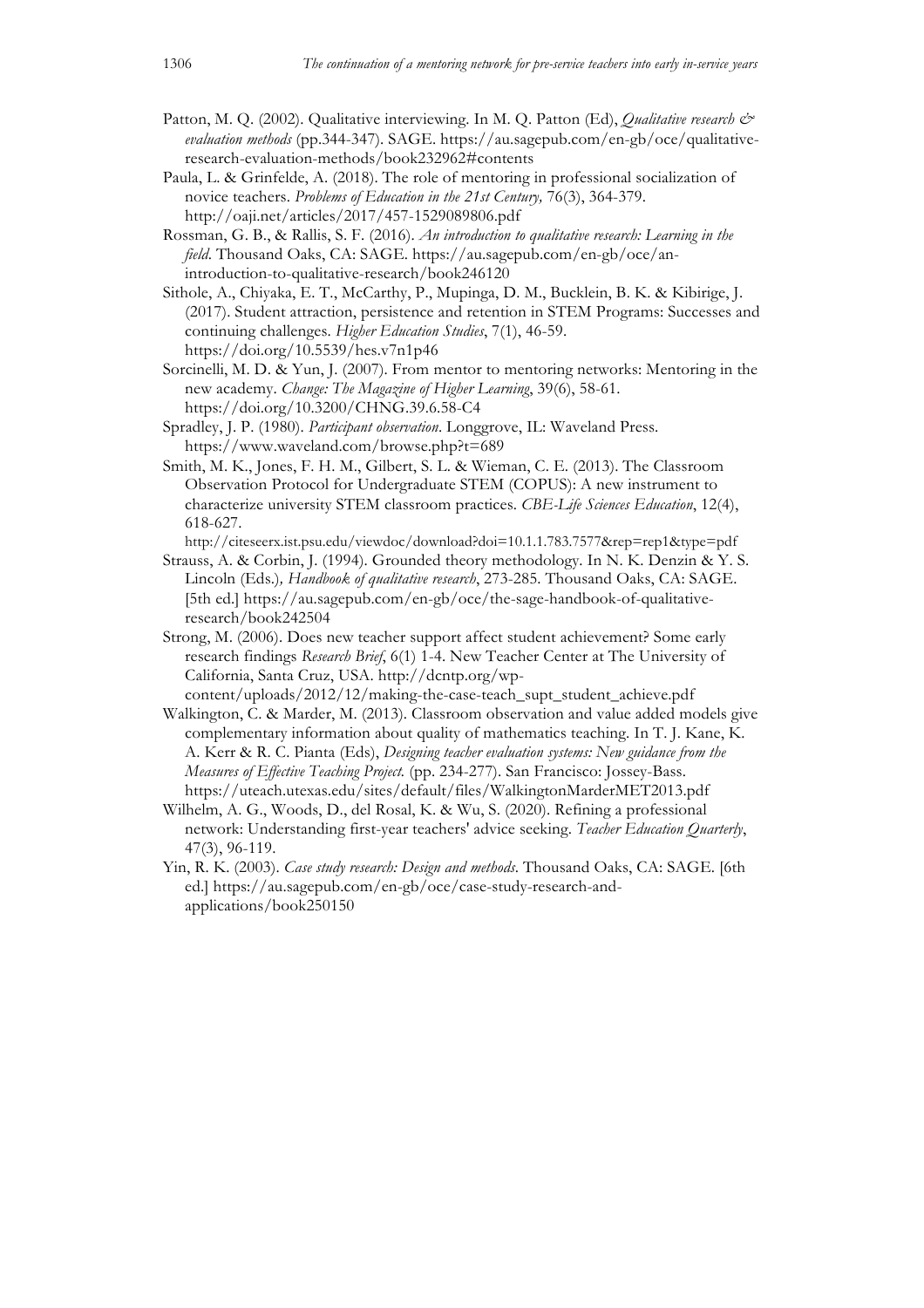| Type of<br>network | Person      | Roles and responsibilities during initial<br>teacher education program | Roles and responsibilities<br>after graduation |
|--------------------|-------------|------------------------------------------------------------------------|------------------------------------------------|
|                    | Mentor:     |                                                                        | 1. Provides PST with in-                       |
| Noyce              | Experienced | 1. Conducts biweekly informational                                     | class observations and                         |
| Scholarship        |             | and response meetings;                                                 |                                                |
| Recipient          |             | teacher in the 2. Create supplementary curriculum to                   | feedback;                                      |
| Mentoring          | field       | fill in gaps in initial teacher                                        | 2. Provides instructional                      |
| Network            |             | education program and content                                          | resources as needed;                           |
|                    |             | courses;                                                               | 3. Provides professional                       |
|                    |             | 3. Provides in class observations and                                  | development;                                   |
|                    |             | feedback during field experiences                                      | 4. Periodically checks in                      |
|                    |             | including PST teaching.                                                | with PSTs to ensure they                       |
|                    |             |                                                                        | are succeeding both                            |
|                    |             |                                                                        | personally and                                 |
|                    |             |                                                                        | academically.                                  |
|                    | Sponsor:    | 1. Writes and organises Noyce                                          | 1. Organises and hosts                         |
|                    | Faculty     | Scholarship grant which provides                                       | reunion activities;                            |
|                    | member in   | significant financial benefit to PSTs; 2. Purchases resources for      |                                                |
|                    | <b>STEM</b> | 2. Provides instructional resources as                                 | classroom instruction as                       |
|                    | department  | needed;                                                                | needed;                                        |
|                    |             | 3. Advocates for PSTs within STEM                                      | 3. Periodically checks in                      |
|                    |             | department, on the college and                                         | with PSTs to ensure they                       |
|                    |             | university level;                                                      | are succeeding both                            |
|                    |             | 4. Advocates for PSTs within STEM                                      | personally and                                 |
|                    |             | department, on the college and                                         | academically.                                  |
|                    |             | university level;                                                      |                                                |
|                    |             | 5. Serves as academic advisor for                                      |                                                |
|                    |             | PST <sub>s</sub> ;                                                     |                                                |
|                    |             | 6. Provides content resources for PSTs                                 |                                                |
|                    |             | to aid them in passing state                                           |                                                |
|                    |             | certification test;                                                    |                                                |
|                    |             | 7. Periodically checks in with PSTs to                                 |                                                |
|                    |             | ensure they are succeeding both                                        |                                                |
|                    |             | personally and academically.                                           |                                                |
|                    | Sponsor:    | 1. Writes and organises Noyce                                          | 1. Organises and hosts                         |
|                    | Faculty     | Scholarship grant which provides                                       | reunion activities;                            |
|                    | member in   | significant financial benefit to PSTs; 2. Purchases resources for      |                                                |
|                    | Educator    | 2. Designs and organises team building                                 | classroom instruction as                       |
|                    | Preparation | activities for PSTs and mentors;                                       | needed;                                        |
|                    | Program     | 3. Advocates for PSTs within initial                                   | 3. Periodically checks in                      |
|                    |             | teacher education program, and on                                      | with PSTs to ensure they                       |
|                    |             | the college and university level;                                      | are succeeding both                            |
|                    |             | 4. Serves as unofficial advisor for PSTs                               | personally and                                 |
|                    |             | navigating the complex process of                                      | academically.                                  |
|                    |             | teacher certification within the                                       |                                                |
|                    |             | College of Education;                                                  |                                                |
|                    |             | 5. Provides content resources for PSTs                                 |                                                |
|                    |             | to aid them in passing state                                           |                                                |
|                    |             | certification test;                                                    |                                                |
|                    |             |                                                                        |                                                |

# **Appendix 1: The Noyce Mentoring networks - Noyce and traditional**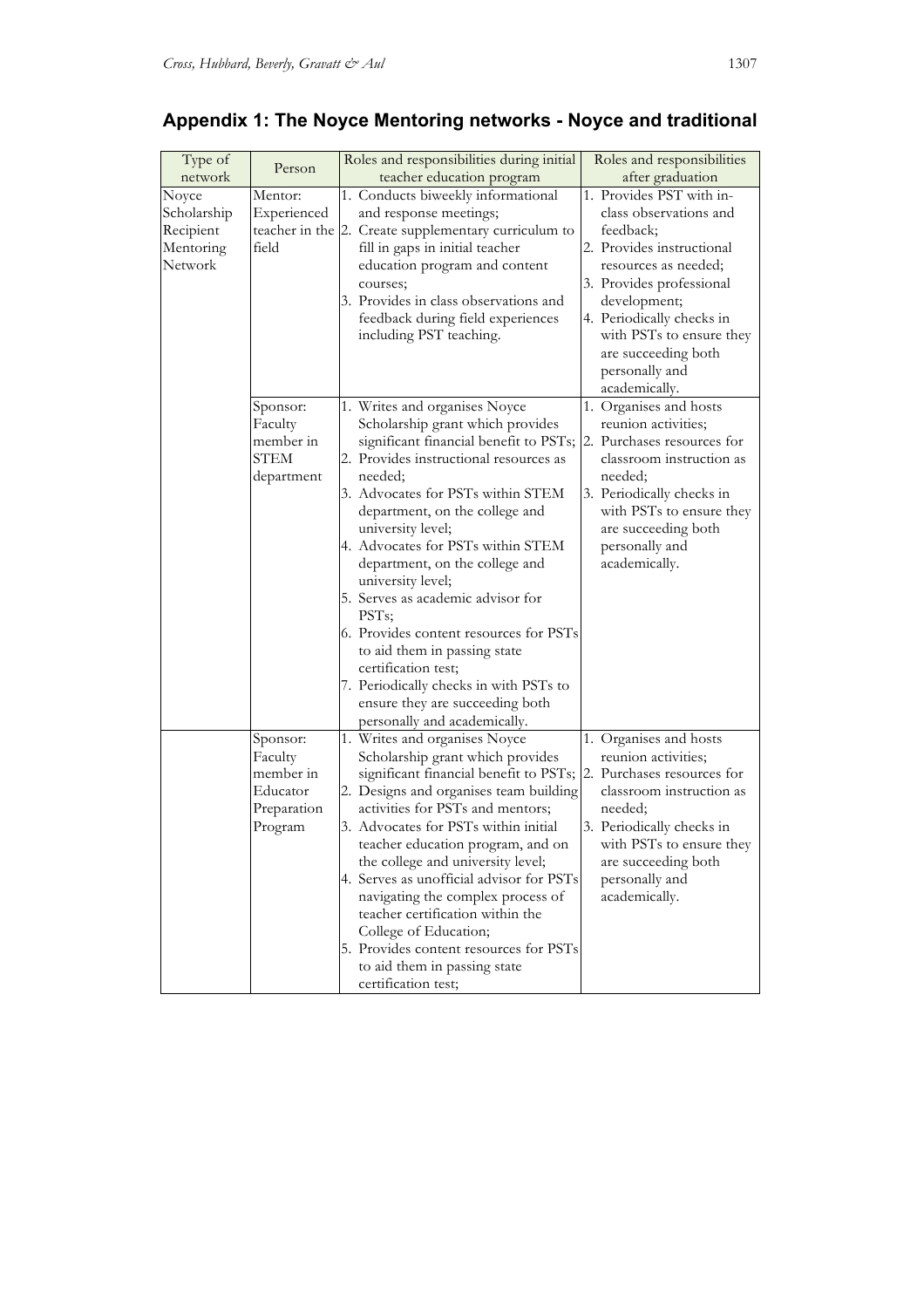| Type of         | Person                                               | Roles and responsibilities during initial                                                                                                                                                                                                                                                                                            | Roles and responsibilities                                                                                                                                                                                                                                                                          |
|-----------------|------------------------------------------------------|--------------------------------------------------------------------------------------------------------------------------------------------------------------------------------------------------------------------------------------------------------------------------------------------------------------------------------------|-----------------------------------------------------------------------------------------------------------------------------------------------------------------------------------------------------------------------------------------------------------------------------------------------------|
| network         |                                                      | teacher education program                                                                                                                                                                                                                                                                                                            | after graduation                                                                                                                                                                                                                                                                                    |
|                 |                                                      | 6. Periodically checks in with PSTs to                                                                                                                                                                                                                                                                                               |                                                                                                                                                                                                                                                                                                     |
|                 |                                                      | ensure they are succeeding both                                                                                                                                                                                                                                                                                                      |                                                                                                                                                                                                                                                                                                     |
|                 |                                                      | personally and academically                                                                                                                                                                                                                                                                                                          |                                                                                                                                                                                                                                                                                                     |
|                 | Peer<br>mentoring:<br>Noyce<br>Scholarship<br>Cohort | 1. Provides peer to peer support<br>during common courses both in<br>content area and initial teacher<br>education program;<br>2. Participate in team building<br>activities, thus creating an<br>atmosphere of support and<br>relationship;<br>3. Attend conferences together,<br>creating a common novel<br>experience and memory. | 1. Provides support for each<br>other in the areas of con-<br>tent curriculum, challen-<br>ges in classroom manage-<br>ment, and professional<br>responsibilities as<br>teachers;<br>2. Personal friendship<br>check-ins to makes sure<br>peers are succeeding<br>professionally and<br>personally. |
|                 | Mentor:                                              | 1. Mentors student in field                                                                                                                                                                                                                                                                                                          | None                                                                                                                                                                                                                                                                                                |
|                 | Experienced                                          | observations required by initial                                                                                                                                                                                                                                                                                                     |                                                                                                                                                                                                                                                                                                     |
|                 | teacher in the                                       | teacher certification.                                                                                                                                                                                                                                                                                                               |                                                                                                                                                                                                                                                                                                     |
|                 | field                                                | 2. May or may not provide additional                                                                                                                                                                                                                                                                                                 |                                                                                                                                                                                                                                                                                                     |
|                 |                                                      | mentoring experiences depending                                                                                                                                                                                                                                                                                                      |                                                                                                                                                                                                                                                                                                     |
|                 |                                                      | on the requests or training provided                                                                                                                                                                                                                                                                                                 |                                                                                                                                                                                                                                                                                                     |
|                 |                                                      | by initial teacher certification.                                                                                                                                                                                                                                                                                                    |                                                                                                                                                                                                                                                                                                     |
| Traditional     | Sponsor:                                             | Not available in traditional initial                                                                                                                                                                                                                                                                                                 | None                                                                                                                                                                                                                                                                                                |
| initial teacher | Faculty mem-                                         | teacher certification mentoring.                                                                                                                                                                                                                                                                                                     |                                                                                                                                                                                                                                                                                                     |
| certification   | ber in STEM                                          |                                                                                                                                                                                                                                                                                                                                      |                                                                                                                                                                                                                                                                                                     |
| informal        | department                                           |                                                                                                                                                                                                                                                                                                                                      |                                                                                                                                                                                                                                                                                                     |
| mentoring       | Sponsor:                                             | Some mentoring or observation as                                                                                                                                                                                                                                                                                                     | None                                                                                                                                                                                                                                                                                                |
|                 | Faculty mem-                                         | needed in individual initial teacher                                                                                                                                                                                                                                                                                                 |                                                                                                                                                                                                                                                                                                     |
|                 | ber in Educa-                                        | certification classes.                                                                                                                                                                                                                                                                                                               |                                                                                                                                                                                                                                                                                                     |
|                 | tor Prepara-                                         |                                                                                                                                                                                                                                                                                                                                      |                                                                                                                                                                                                                                                                                                     |
|                 | tion Program                                         |                                                                                                                                                                                                                                                                                                                                      |                                                                                                                                                                                                                                                                                                     |
|                 | Peer                                                 | No established structure or events for                                                                                                                                                                                                                                                                                               | None, unless students                                                                                                                                                                                                                                                                               |
|                 | mentoring                                            | mentoring or community building                                                                                                                                                                                                                                                                                                      | continue contact after                                                                                                                                                                                                                                                                              |
|                 |                                                      | within initial teacher certification,                                                                                                                                                                                                                                                                                                | graduation                                                                                                                                                                                                                                                                                          |
|                 |                                                      | however, this may occur organically                                                                                                                                                                                                                                                                                                  |                                                                                                                                                                                                                                                                                                     |
|                 |                                                      | within the initial teacher certification                                                                                                                                                                                                                                                                                             |                                                                                                                                                                                                                                                                                                     |
|                 |                                                      | courses and experiences                                                                                                                                                                                                                                                                                                              |                                                                                                                                                                                                                                                                                                     |